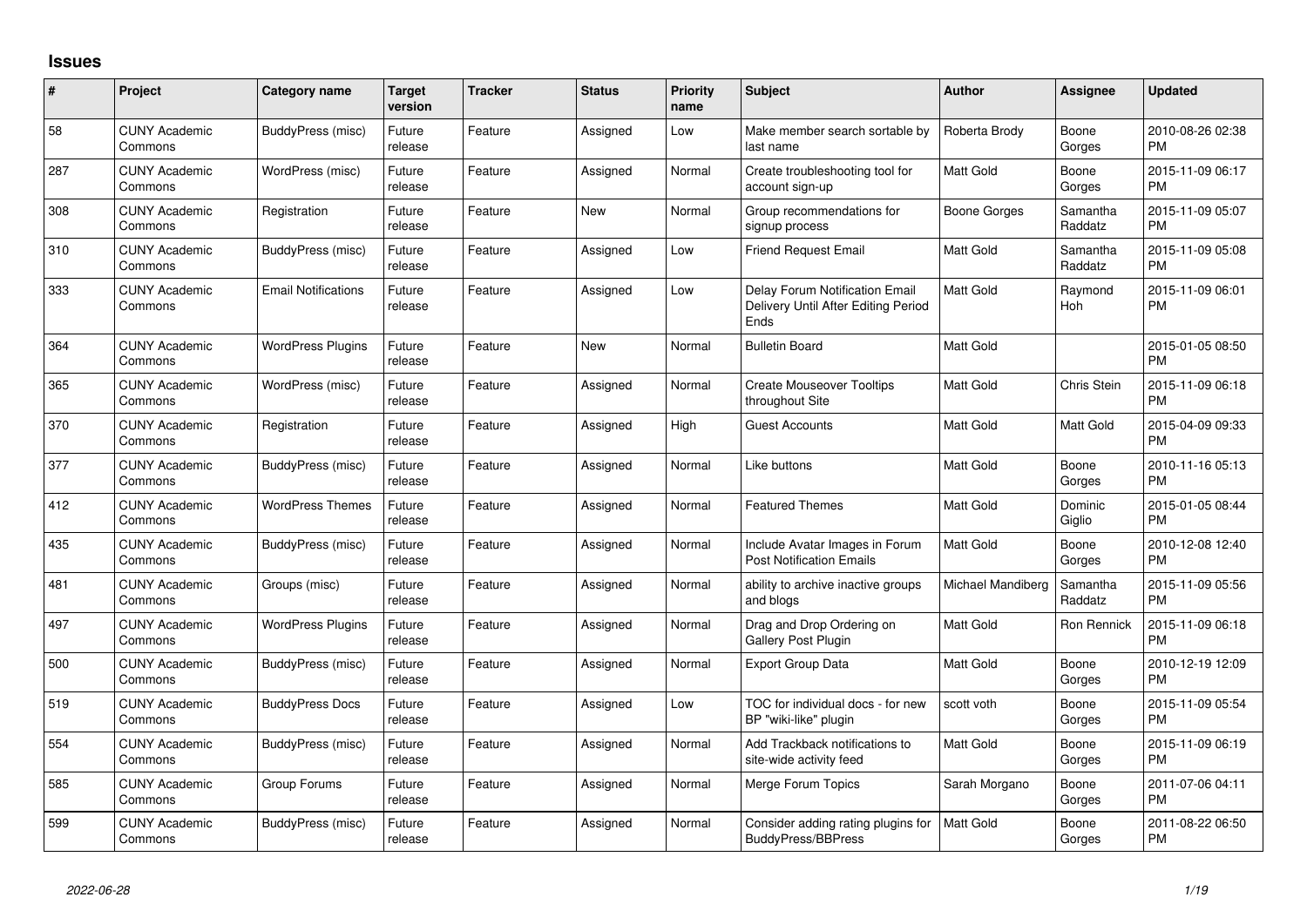| #    | Project                         | Category name            | <b>Target</b><br>version | <b>Tracker</b> | <b>Status</b>        | <b>Priority</b><br>name | <b>Subject</b>                                                                            | <b>Author</b>       | Assignee            | <b>Updated</b>                |
|------|---------------------------------|--------------------------|--------------------------|----------------|----------------------|-------------------------|-------------------------------------------------------------------------------------------|---------------------|---------------------|-------------------------------|
| 618  | <b>CUNY Academic</b><br>Commons | <b>BuddyPress Docs</b>   | Future<br>release        | Feature        | Assigned             | Normal                  | BuddyPress Docs: export formats                                                           | <b>Boone Gorges</b> | Boone<br>Gorges     | 2015-11-09 05:38<br><b>PM</b> |
| 635  | <b>CUNY Academic</b><br>Commons | BuddyPress (misc)        | Future<br>release        | Feature        | Assigned             | Normal                  | Big Blue Button -<br>Videoconferencing in Groups and<br><b>Blogs</b>                      | <b>Matt Gold</b>    | Boone<br>Gorges     | 2011-03-14 03:24<br><b>PM</b> |
| 636  | <b>CUNY Academic</b><br>Commons | WordPress (misc)         | Not tracked              | Support        | Assigned             | Normal                  | Create Lynda.com-like Table of<br><b>Contents for Prospective Tutorial</b><br>Screencasts | <b>Matt Gold</b>    | scott voth          | 2016-02-23 03:12<br><b>PM</b> |
| 653  | <b>CUNY Academic</b><br>Commons | Group Blogs              | Future<br>release        | Feature        | Assigned             | Normal                  | Redesign Integration of Groups<br>and Blogs                                               | Matt Gold           | Samantha<br>Raddatz | 2015-11-09 05:40<br><b>PM</b> |
| 658  | <b>CUNY Academic</b><br>Commons | <b>WordPress Plugins</b> | Future<br>release        | Feature        | Assigned             | Normal                  | Rebulid Sitewide Tag Suggestion                                                           | Matt Gold           | Boone<br>Gorges     | 2015-01-05 08:47<br><b>PM</b> |
| 860  | <b>CUNY Academic</b><br>Commons | Design                   | Future<br>release        | Design/UX      | Assigned             | Normal                  | <b>Standardize Button Treatment</b><br>Across the Commons                                 | <b>Chris Stein</b>  | Chris Stein         | 2014-05-01 09:45<br>AM        |
| 940  | <b>CUNY Academic</b><br>Commons | Redmine                  | Future<br>release        | Feature        | Assigned             | Low                     | Communication with users after<br>releases                                                | Matt Gold           | Dominic<br>Giglio   | 2012-09-09 04:36<br><b>PM</b> |
| 1105 | <b>CUNY Academic</b><br>Commons | WordPress (misc)         | Future<br>release        | Feature        | Assigned             | Normal                  | Rephrase Blog Privacy Options                                                             | Matt Gold           | Samantha<br>Raddatz | 2015-11-09 06:19<br><b>PM</b> |
| 1165 | <b>CUNY Academic</b><br>Commons | <b>Email Invitations</b> | Future<br>release        | Feature        | Assigned             | Low                     | Allow saved lists of invitees under<br>Send Invites                                       | Boone Gorges        | Boone<br>Gorges     | 2015-11-09 06:03<br><b>PM</b> |
| 1166 | <b>CUNY Academic</b><br>Commons | <b>Email Invitations</b> | Future<br>release        | Feature        | New                  | Low                     | Better organizational tools for<br>Sent Invites                                           | Boone Gorges        | Boone<br>Gorges     | 2015-11-09 06:02<br><b>PM</b> |
| 1167 | <b>CUNY Academic</b><br>Commons | <b>Email Invitations</b> | Future<br>release        | Feature        | <b>New</b>           | Low                     | Allow email invitations to be<br>resent                                                   | Boone Gorges        | Boone<br>Gorges     | 2015-11-12 12:53<br>AM        |
| 1192 | <b>CUNY Academic</b><br>Commons | <b>Group Files</b>       | Future<br>release        | Feature        | Assigned             | Low                     | When posting group files, allow<br>users to add a category without<br>saving              | Matt Gold           | Raymond<br>Hoh      | 2015-11-09 05:53<br><b>PM</b> |
| 1417 | <b>CUNY Academic</b><br>Commons | <b>BuddyPress Docs</b>   | Future<br>release        | Feature        | Assigned             | Low                     | Bulk actions for BuddyPress Docs                                                          | Boone Gorges        | Boone<br>Gorges     | 2016-10-17 10:41<br><b>PM</b> |
| 1422 | <b>CUNY Academic</b><br>Commons | <b>BuddyPress Docs</b>   | Future<br>release        | Feature        | Assigned             | Normal                  | Make "created Doc" activity icons<br>non-mini                                             | <b>Boone Gorges</b> | Boone<br>Gorges     | 2015-11-09 05:48<br><b>PM</b> |
| 1423 | <b>CUNY Academic</b><br>Commons | BuddyPress (misc)        | Future<br>release        | Feature        | Assigned             | Low                     | Show an avatar for pingback<br>comment activity items                                     | Boone Gorges        | Tahir Butt          | 2016-10-24 12:03<br><b>PM</b> |
| 1456 | <b>CUNY Academic</b><br>Commons | Group Invitations        | Future<br>release        | Feature        | Reporter<br>Feedback | Low                     | Invite to Group Button from Profile  <br>Field                                            | <b>Matt Gold</b>    | Samantha<br>Raddatz | 2015-11-09 05:59<br><b>PM</b> |
| 1460 | <b>CUNY Academic</b><br>Commons | Analytics                | Future<br>release        | Feature        | Assigned             | Normal                  | Update System Report                                                                      | <b>Brian Foote</b>  | Boone<br>Gorges     | 2015-11-09 06:13<br><b>PM</b> |
| 1508 | <b>CUNY Academic</b><br>Commons | WordPress (misc)         | Future<br>release        | Feature        | Assigned             | Normal                  | Share login cookies across<br>mapped domains                                              | Boone Gorges        | Boone<br>Gorges     | 2012-07-02 12:12<br>PM        |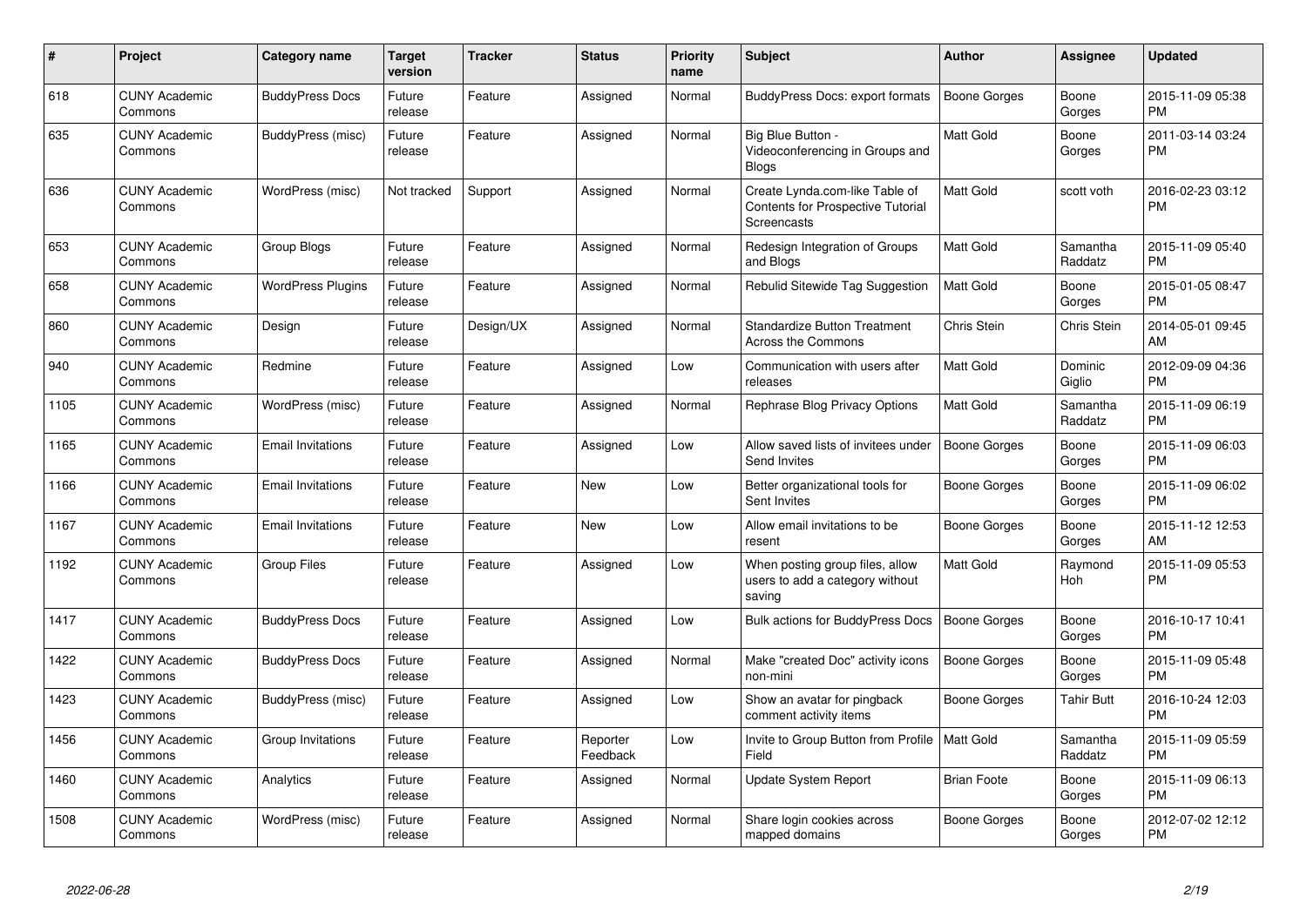| #    | Project                         | <b>Category name</b>     | Target<br>version | <b>Tracker</b> | <b>Status</b>        | <b>Priority</b><br>name | <b>Subject</b>                                                            | <b>Author</b>      | <b>Assignee</b>   | <b>Updated</b>                |
|------|---------------------------------|--------------------------|-------------------|----------------|----------------------|-------------------------|---------------------------------------------------------------------------|--------------------|-------------------|-------------------------------|
| 1544 | <b>CUNY Academic</b><br>Commons | Groups (misc)            | Future<br>release | Feature        | Reporter<br>Feedback | Normal                  | Group Filtering and Sorting                                               | <b>Matt Gold</b>   | Chris Stein       | 2019-03-01 02:25<br><b>PM</b> |
| 1562 | <b>CUNY Academic</b><br>Commons | <b>WordPress Plugins</b> | Future<br>release | Feature        | Assigned             | Low                     | Play with NYT Collaborative<br><b>Authoring Tool</b>                      | Matt Gold          | Boone<br>Gorges   | 2015-01-05 08:47<br><b>PM</b> |
| 1744 | <b>CUNY Academic</b><br>Commons | <b>BuddyPress Docs</b>   | Future<br>release | Feature        | Assigned             | Normal                  | Spreadsheet-style Docs                                                    | Boone Gorges       | Boone<br>Gorges   | 2015-11-09 06:13<br><b>PM</b> |
| 1888 | <b>CUNY Academic</b><br>Commons | Home Page                | Future<br>release | Feature        | Assigned             | Normal                  | Refactor BP MPO Activity Filter to<br>support proper pagination           | Sarah Morgano      | Boone<br>Gorges   | 2014-05-01 07:11<br><b>PM</b> |
| 1983 | <b>CUNY Academic</b><br>Commons | Home Page                | Future<br>release | Feature        | Assigned             | Low                     | Media Library integration with<br><b>Featured Content plugin</b>          | Boone Gorges       | Dominic<br>Giglio | 2014-03-17 10:34<br>AM        |
| 2013 | <b>CUNY Academic</b><br>Commons | <b>Public Portfolio</b>  | Future<br>release | Feature        | Assigned             | Low                     | Have Profile Privacy Options<br>show up only for filled-in fields         | Matt Gold          | Boone<br>Gorges   | 2015-11-09 06:09<br><b>PM</b> |
| 2167 | <b>CUNY Academic</b><br>Commons | WordPress (misc)         | Future<br>release | <b>Bug</b>     | Assigned             | Normal                  | <b>CAC-Livestream Plugin Issues</b>                                       | Michael Smith      | Dominic<br>Giglio | 2015-01-02 03:06<br><b>PM</b> |
| 2175 | <b>CUNY Academic</b><br>Commons | WordPress (misc)         | Not tracked       | Support        | Assigned             | Normal                  | Subscibe 2 vs. Jetpack<br>subscription options                            | local admin        | <b>Matt Gold</b>  | 2016-01-26 04:58<br><b>PM</b> |
| 2223 | <b>CUNY Academic</b><br>Commons | <b>WordPress Plugins</b> | Future<br>release | Feature        | Assigned             | Low                     | Add Participad to the CUNY<br><b>Academic Commons</b>                     | Matt Gold          | Boone<br>Gorges   | 2014-09-17 10:03<br><b>PM</b> |
| 2325 | <b>CUNY Academic</b><br>Commons | BuddyPress (misc)        | Future<br>release | Feature        | Assigned             | Low                     | Profile should have separate<br>fields for first/last names               | local admin        | Boone<br>Gorges   | 2015-11-09 06:09<br><b>PM</b> |
| 2523 | <b>CUNY Academic</b><br>Commons | <b>BuddyPress Docs</b>   | Future<br>release | Feature        | Assigned             | Normal                  | Allow Users to Upload Images to<br><b>BP</b> Docs                         | <b>Matt Gold</b>   | Boone<br>Gorges   | 2015-11-09 06:14<br><b>PM</b> |
| 2571 | <b>NYCDH Community</b><br>Site  |                          |                   | Feature        | Assigned             | Normal                  | Add Google custom search box to<br>homepage                               | <b>Mark Newton</b> | Raymond<br>Hoh    | 2013-05-18 07:49<br><b>PM</b> |
| 2573 | <b>NYCDH Community</b><br>Site  |                          |                   | Feature        | Reporter<br>Feedback | Normal                  | Add dh nyc twitter list feed to site                                      | <b>Mark Newton</b> | <b>Matt Gold</b>  | 2013-05-16 11:42<br><b>PM</b> |
| 2574 | <b>NYCDH Community</b><br>Site  |                          |                   | Feature        | Assigned             | Normal                  | Add Way to Upload Files to<br>Groups                                      | <b>Mark Newton</b> | Raymond<br>Hoh    | 2013-05-18 07:46<br><b>PM</b> |
| 2576 | <b>NYCDH Community</b><br>Site  |                          |                   | <b>Bug</b>     | Hold                 | Low                     | <b>Test Next Button in Javascript</b><br><b>Tutorial Under Activities</b> | <b>Mark Newton</b> | Alex Gil          | 2013-05-18 02:55<br><b>PM</b> |
| 2577 | NYCDH Community<br>Site         |                          |                   | Feature        | Assigned             | Low                     | Investigate Potential to Add Links<br>to the Forum                        | <b>Mark Newton</b> | Alex Gil          | 2013-05-16 09:40<br><b>PM</b> |
| 2610 | <b>CUNY Academic</b><br>Commons | Group Invitations        | Future<br>release | Feature        | Assigned             | Low                     | Request: Custom invitation<br>message to group invites                    | local admin        | Boone<br>Gorges   | 2015-11-09 06:13<br><b>PM</b> |
| 2612 | <b>CUNY Academic</b><br>Commons |                          | Not tracked       | Publicity      | Assigned             | Normal                  | Pinterest site for the Commons                                            | local admin        | Sarah<br>Morgano  | 2016-03-04 11:19<br>AM        |
| 2618 | <b>NYCDH Community</b><br>Site  |                          |                   | <b>Bug</b>     | Assigned             | Low                     | Mark blogs as spam when created   Matt Gold<br>by users marked as spam    |                    | Boone<br>Gorges   | 2013-06-09 11:38<br><b>PM</b> |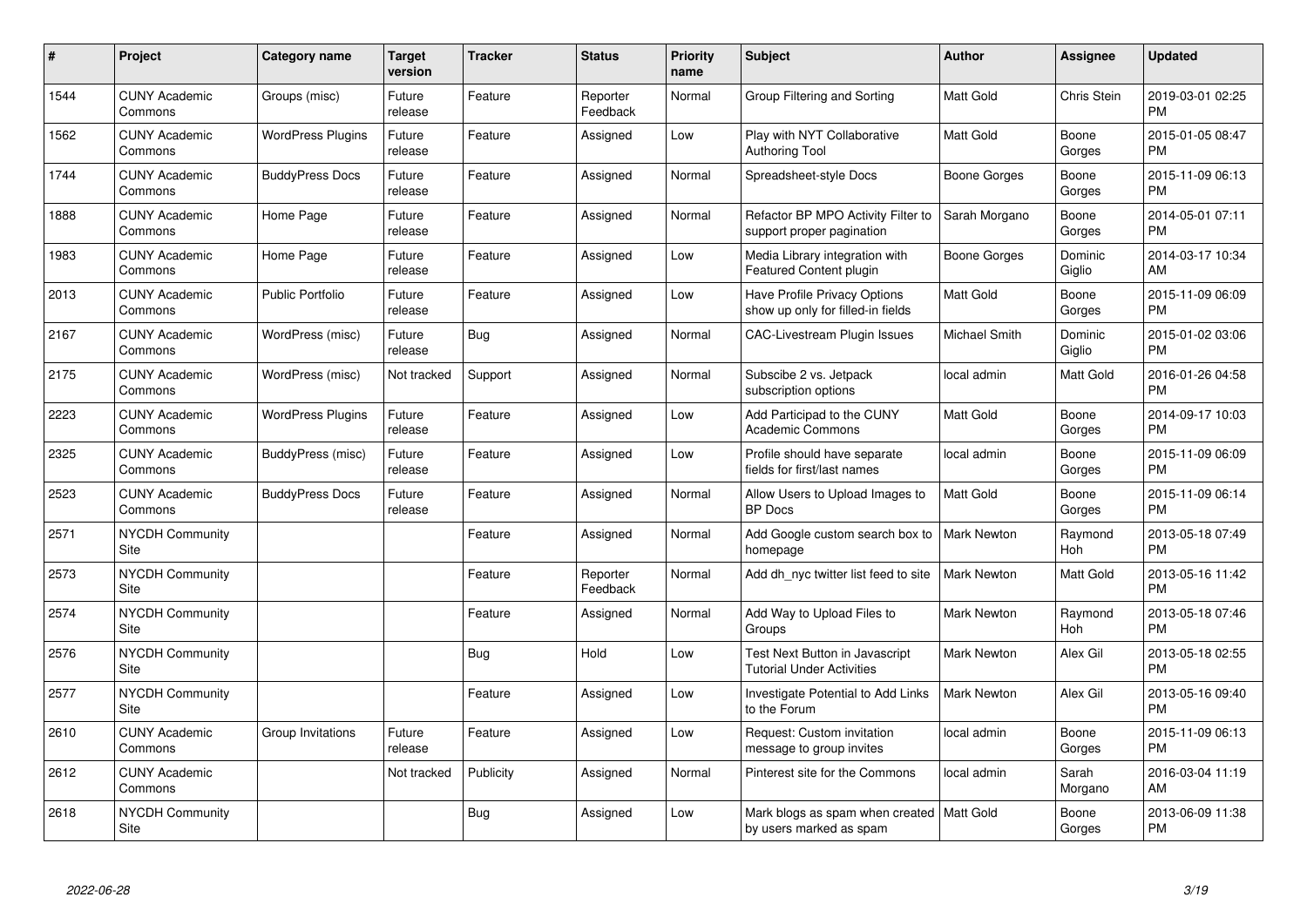| #    | <b>Project</b>                  | Category name                  | <b>Target</b><br>version | <b>Tracker</b> | <b>Status</b> | <b>Priority</b><br>name | <b>Subject</b>                                                                 | <b>Author</b>       | Assignee          | <b>Updated</b>                |
|------|---------------------------------|--------------------------------|--------------------------|----------------|---------------|-------------------------|--------------------------------------------------------------------------------|---------------------|-------------------|-------------------------------|
| 2666 | <b>CUNY Academic</b><br>Commons | About page                     | Not tracked              | Documentation  | Assigned      | Normal                  | Update About Text                                                              | Chris Stein         | Luke Waltzer      | 2016-03-04 11:19<br>AM        |
| 2753 | <b>CUNY Academic</b><br>Commons | <b>Public Portfolio</b>        | Future<br>release        | Feature        | <b>New</b>    | Normal                  | Create actual actual tagification in<br>academic interests and other<br>fields | Micki Kaufman       | Boone<br>Gorges   | 2015-01-05 08:52<br><b>PM</b> |
| 2754 | <b>CUNY Academic</b><br>Commons | Design                         | Future<br>release        | Feature        | Assigned      | Normal                  | Determine strategy for CAC logo<br>handling in top header                      | Micki Kaufman       | Chris Stein       | 2015-01-05 08:53<br><b>PM</b> |
| 2832 | <b>CUNY Academic</b><br>Commons | <b>Public Portfolio</b>        | Future<br>release        | Feature        | Assigned      | Normal                  | Improve interface for (not)<br>auto-linking profile fields                     | Boone Gorges        | Chris Stein       | 2015-01-05 08:52<br><b>PM</b> |
| 2881 | <b>CUNY Academic</b><br>Commons | <b>Public Portfolio</b>        | Future<br>release        | Feature        | Assigned      | Normal                  | Redesign the UX for Profiles                                                   | <b>Chris Stein</b>  | Chris Stein       | 2016-10-13 12:45<br><b>PM</b> |
| 3002 | <b>CUNY Academic</b><br>Commons | Search                         | Future<br>release        | Feature        | Assigned      | Normal                  | Overhaul CAC search by using<br>external search appliance                      | Boone Gorges        | Boone<br>Gorges   | 2020-07-15 03:05<br><b>PM</b> |
| 3042 | <b>CUNY Academic</b><br>Commons | <b>Public Portfolio</b>        | Future<br>release        | Feature        | Assigned      | Normal                  | Browsing member interests                                                      | Matt Gold           | Boone<br>Gorges   | 2015-03-21 09:04<br><b>PM</b> |
| 3048 | <b>CUNY Academic</b><br>Commons | <b>Public Portfolio</b>        | Future<br>release        | Feature        | <b>New</b>    | Low                     | Images for rich text profile fields                                            | Boone Gorges        | Boone<br>Gorges   | 2014-02-19 12:56<br><b>PM</b> |
| 3059 | <b>CUNY Academic</b><br>Commons | Group Forums                   | Future<br>release        | Design/UX      | <b>New</b>    | Normal                  | Forum Post Permissable Content<br><b>Explanatory Text</b>                      | Chris Stein         | Chris Stein       | 2015-04-02 11:27<br>AM        |
| 3080 | <b>CUNY Academic</b><br>Commons | <b>Group Files</b>             | Future<br>release        | Feature        | Assigned      | Low                     | Create a system to keep track of<br>file changes                               | Matt Gold           | Boone<br>Gorges   | 2014-02-26 10:04<br><b>PM</b> |
| 3090 | <b>CUNY Academic</b><br>Commons | Twitter page                   | Future<br>release        | Feature        | Assigned      | Normal                  | Prevent Retweets from showing<br>up on Commons twitter page                    | <b>Matt Gold</b>    | <b>Tahir Butt</b> | 2016-10-24 11:31<br>AM        |
| 3192 | <b>CUNY Academic</b><br>Commons | Group Forums                   | Future<br>release        | Feature        | Assigned      | Normal                  | Customizable forum views for<br>bbPress 2.x group forums                       | Boone Gorges        | Raymond<br>Hoh    | 2015-11-09 12:47<br><b>PM</b> |
| 3193 | <b>CUNY Academic</b><br>Commons | Group Forums                   | Future<br>release        | Feature        | Assigned      | Normal                  | bbPress 2.x dynamic roles and<br><b>RBE</b>                                    | Boone Gorges        | Boone<br>Gorges   | 2014-09-30 01:30<br><b>PM</b> |
| 3220 | <b>CUNY Academic</b><br>Commons | <b>Public Portfolio</b>        | Future<br>release        | Feature        | Assigned      | Normal                  | Add indent/outdent option to<br>Formatting Buttons on Profile<br>Page          | Matt Gold           | Boone<br>Gorges   | 2014-05-21 10:39<br><b>PM</b> |
| 3230 | <b>CUNY Academic</b><br>Commons | Internal Tools and<br>Workflow | Not tracked              | Feature        | Assigned      | High                    | Scripts for quicker<br>provisioning/updating of<br>development environments    | Boone Gorges        | Boone<br>Gorges   | 2016-01-26 04:54<br><b>PM</b> |
| 3308 | <b>CUNY Academic</b><br>Commons | Group Invitations              | Future<br>release        | Feature        | Assigned      | Normal                  | Allow members to rescind group<br>invitations                                  | Matt Gold           | Boone<br>Gorges   | 2015-04-01 08:53<br><b>PM</b> |
| 3330 | <b>CUNY Academic</b><br>Commons | My Commons                     | Future<br>release        | Feature        | Assigned      | Normal                  | "Commons Information" tool                                                     | <b>Boone Gorges</b> | Chris Stein       | 2014-09-22 08:46<br><b>PM</b> |
| 3354 | <b>CUNY Academic</b><br>Commons | <b>Group Files</b>             | Future<br>release        | Feature        | Assigned      | Low                     | Allow Group Download of Multiple<br><b>Selected Files</b>                      | Matt Gold           | Chris Stein       | 2014-08-01 08:50<br>AM        |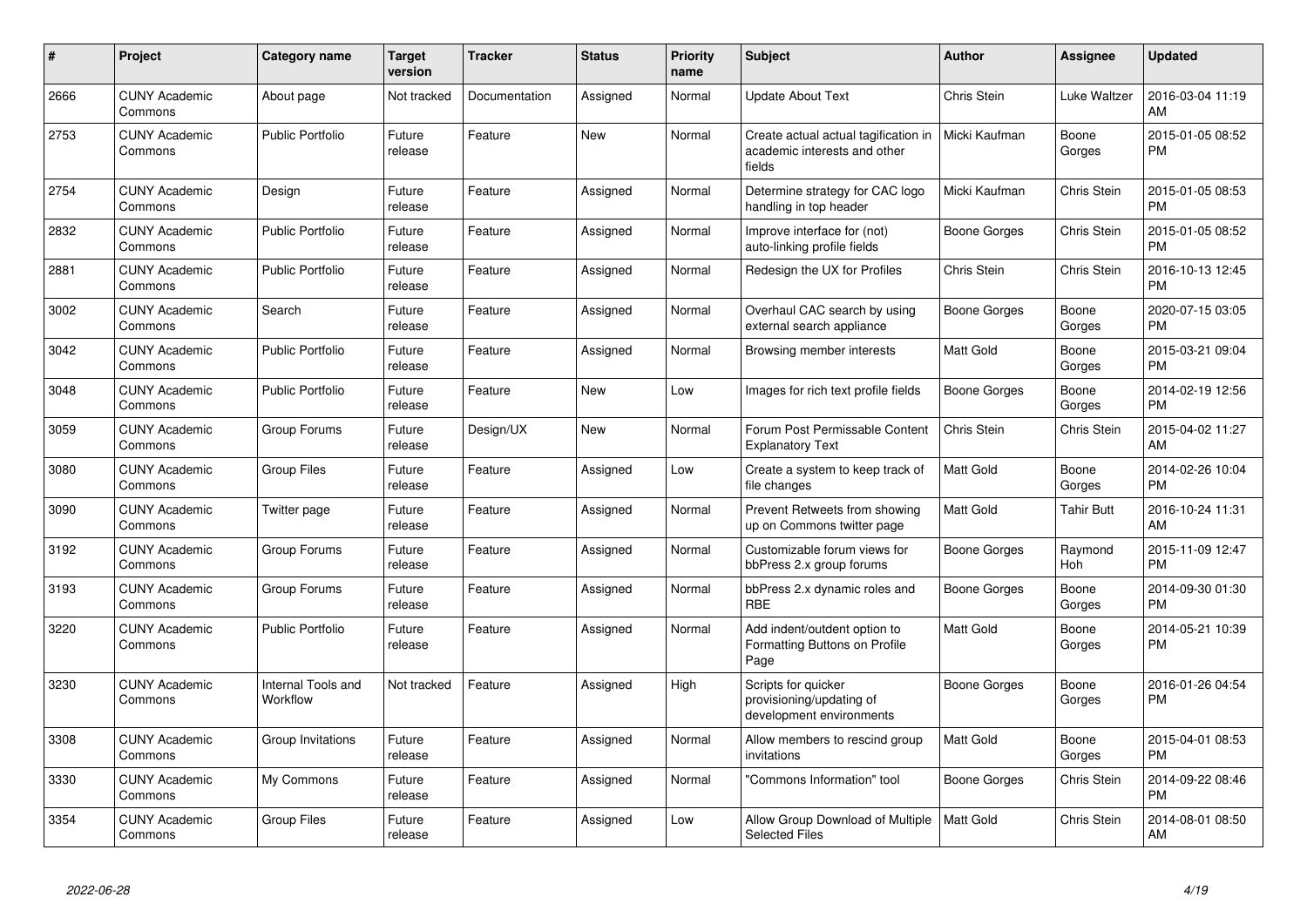| #    | Project                         | <b>Category name</b>    | <b>Target</b><br>version | <b>Tracker</b> | <b>Status</b>       | <b>Priority</b><br>name | Subject                                                                    | Author              | <b>Assignee</b>     | <b>Updated</b>                |
|------|---------------------------------|-------------------------|--------------------------|----------------|---------------------|-------------------------|----------------------------------------------------------------------------|---------------------|---------------------|-------------------------------|
| 3369 | <b>CUNY Academic</b><br>Commons | Reply By Email          | Not tracked              | Outreach       | Hold                | Normal                  | Release reply by email to WP<br>plugin directory                           | <b>Matt Gold</b>    | Raymond<br>Hoh      | 2016-03-01 12:46<br><b>PM</b> |
| 3419 | <b>CUNY Academic</b><br>Commons | Group Invitations       | 1.6.14                   | <b>Bug</b>     | Testing<br>Required | Normal                  | Neatening the display of<br>messages on group requests                     | Matt Gold           | Boone<br>Gorges     | 2014-09-01 09:29<br><b>PM</b> |
| 3458 | <b>CUNY Academic</b><br>Commons | Groups (misc)           | Future<br>release        | Feature        | Assigned            | Normal                  | Filter Members of Group by<br>Campus                                       | Michael Smith       | Samantha<br>Raddatz | 2014-09-26 08:32<br><b>PM</b> |
| 3473 | <b>CUNY Academic</b><br>Commons | User Experience         | Future<br>release        | Feature        | Assigned            | Normal                  | Commons profile: Add help info<br>about "Positions" replacing "title"      | Keith Miyake        | Samantha<br>Raddatz | 2015-11-09 02:28<br><b>PM</b> |
| 3475 | <b>CUNY Academic</b><br>Commons | Events                  | Future<br>release        | Feature        | Assigned            | Normal                  | Request to add plugin to<br>streamline room<br>booking/appointment booking | Naomi Barrettara    | Boone<br>Gorges     | 2014-12-01 05:14<br><b>PM</b> |
| 3492 | <b>CUNY Academic</b><br>Commons | <b>WordPress Themes</b> | Future<br>release        | Support        | Assigned            | Normal                  | Add CBOX theme to the<br>Commons                                           | scott voth          | Raymond<br>Hoh      | 2014-10-08 05:55<br><b>PM</b> |
| 3506 | <b>CUNY Academic</b><br>Commons | Publicity               | 1.7                      | Publicity      | New                 | Normal                  | Prepare 1.7 email messaging                                                | Micki Kaufman       | Micki<br>Kaufman    | 2014-10-01 12:36<br><b>PM</b> |
| 3509 | <b>CUNY Academic</b><br>Commons | Publicity               | 1.7                      | Publicity      | New                 | Normal                  | Create 1.7 digital signage imagery                                         | Micki Kaufman       | Marilyn<br>Weber    | 2014-10-01 12:40<br><b>PM</b> |
| 3510 | <b>CUNY Academic</b><br>Commons | Publicity               | 1.7                      | Publicity      | Assigned            | Normal                  | Post on the News Blog re: 'My<br>Commons'                                  | Micki Kaufman       | Sarah<br>Morgano    | 2014-10-15 11:18<br>AM        |
| 3511 | <b>CUNY Academic</b><br>Commons | Publicity               | 1.7                      | Publicity      | Assigned            | Normal                  | Social media for 1.7                                                       | Micki Kaufman       | Sarah<br>Morgano    | 2014-10-14 03:32<br><b>PM</b> |
| 3517 | <b>CUNY Academic</b><br>Commons | My Commons              | Future<br>release        | Feature        | Assigned            | Normal                  | Mute/Unmute My Commons<br>updates                                          | <b>Matt Gold</b>    | Raymond<br>Hoh      | 2015-11-09 01:19<br><b>PM</b> |
| 3524 | <b>CUNY Academic</b><br>Commons | Documentation           | Not tracked              | Documentation  | Assigned            | Normal                  | Post describing all you can do<br>when starting up a new<br>blog/group     | Matt Gold           | scott voth          | 2014-10-04 12:56<br><b>PM</b> |
| 3536 | <b>CUNY Academic</b><br>Commons | My Commons              | Future<br>release        | Feature        | Assigned            | Normal                  | Infinite Scroll on My Commons<br>page                                      | <b>Matt Gold</b>    | Raymond<br>Hoh      | 2015-04-13 04:42<br><b>PM</b> |
| 3565 | <b>CUNY Academic</b><br>Commons | My Commons              | Not tracked              | Documentation  | <b>New</b>          | Normal                  | Load Newest inconsistencies                                                | Chris Stein         | scott voth          | 2015-11-09 01:16<br><b>PM</b> |
| 3577 | <b>CUNY Academic</b><br>Commons | My Commons              | Future<br>release        | Design/UX      | Assigned            | Normal                  | Replies to items in My Commons                                             | <b>Matt Gold</b>    | Raymond<br>Hoh      | 2015-04-09 05:19<br><b>PM</b> |
| 3580 | <b>CUNY Academic</b><br>Commons | Group Blogs             | Future<br>release        | Feature        | New                 | Normal                  | Multiple blogs per group                                                   | <b>Boone Gorges</b> | Boone<br>Gorges     | 2018-02-20 02:02<br>PM        |
| 3615 | <b>CUNY Academic</b><br>Commons | Redmine                 | Not tracked              | Feature        | New                 | Low                     | Create Redmine issues via email                                            | Dominic Giglio      | Boone<br>Gorges     | 2017-11-16 11:36<br>AM        |
| 3657 | <b>CUNY Academic</b><br>Commons | WordPress (misc)        | Not tracked              | Feature        | New                 | Normal                  | Create alert for GC email<br>addresses                                     | Matt Gold           | Matt Gold           | 2016-04-14 11:29<br>PM        |
| 3662 | <b>CUNY Academic</b><br>Commons | SEO                     | Future<br>release        | Feature        | Assigned            | Normal                  | Duplicate Content/SEO/Google<br>issues                                     | Matt Gold           | Raymond<br>Hoh      | 2015-04-13 04:37<br><b>PM</b> |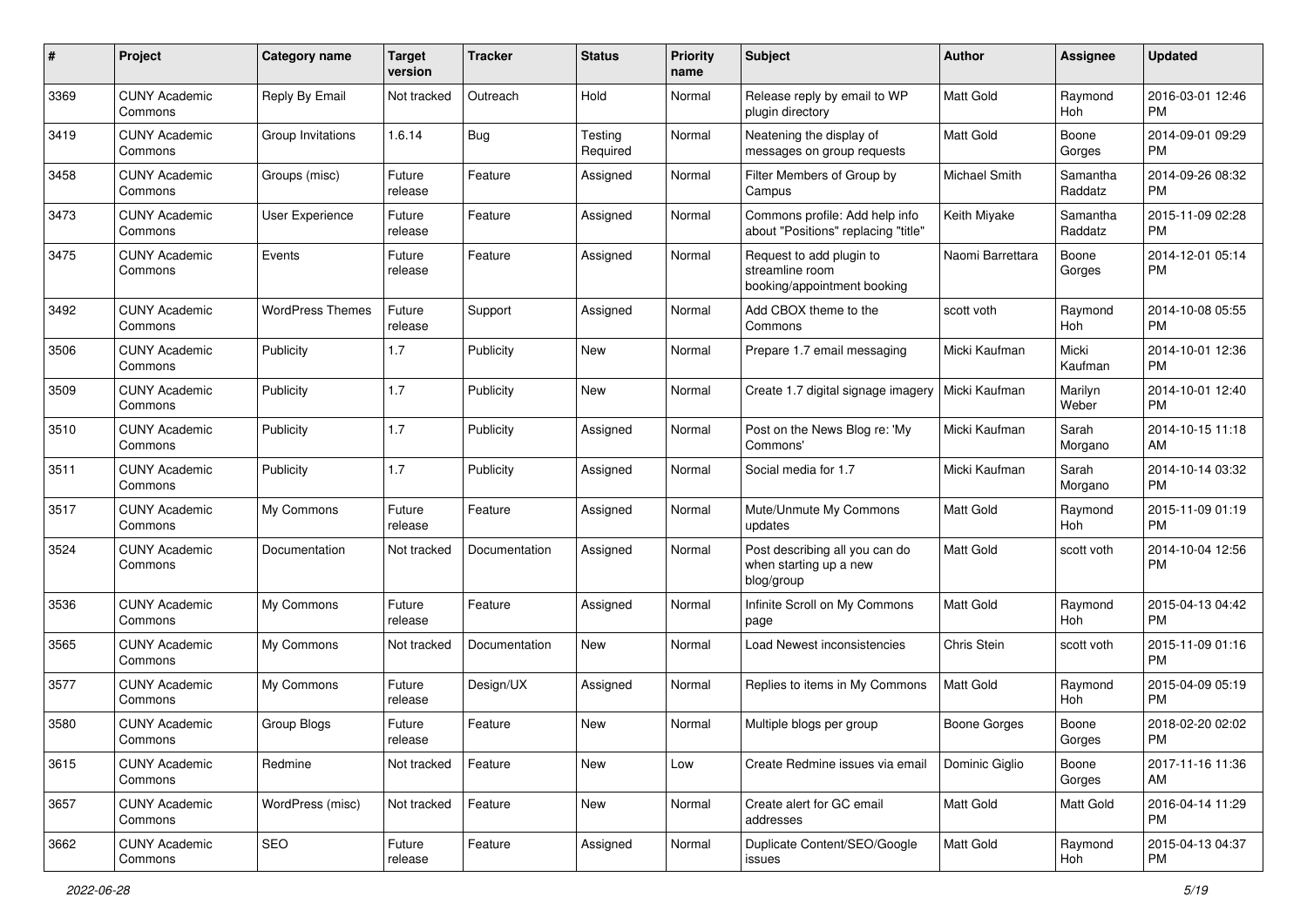| #    | Project                         | Category name            | Target<br>version | <b>Tracker</b> | <b>Status</b> | <b>Priority</b><br>name | <b>Subject</b>                                                         | <b>Author</b>           | <b>Assignee</b>       | <b>Updated</b>                |
|------|---------------------------------|--------------------------|-------------------|----------------|---------------|-------------------------|------------------------------------------------------------------------|-------------------------|-----------------------|-------------------------------|
| 3691 | <b>CUNY Academic</b><br>Commons | <b>WordPress Plugins</b> | Future<br>release | <b>Bug</b>     | <b>New</b>    | Normal                  | <b>WPMU Domain Mapping</b><br>Debugging on cdev                        | Raymond Hoh             | Matt Gold             | 2014-12-12 09:04<br>AM        |
| 3759 | <b>CUNY Academic</b><br>Commons | WordPress (misc)         | Future<br>release | Feature        | Assigned      | Normal                  | Review Interface for Adding Users   Matt Gold<br>to Blogs              |                         | Boone<br>Gorges       | 2015-03-24 05:52<br><b>PM</b> |
| 3768 | <b>CUNY Academic</b><br>Commons | <b>Public Portfolio</b>  | Future<br>release | Feature        | Assigned      | Normal                  | Institutions/Past positions on<br>public portfolios                    | Matt Gold               | Boone<br>Gorges       | 2018-04-23 10:44<br>AM        |
| 3770 | <b>CUNY Academic</b><br>Commons | <b>Public Portfolio</b>  | Future<br>release | Feature        | Assigned      | Normal                  | Improve Layout/Formatting of<br>Positions Area on Public<br>Portfolios | Matt Gold               | Chris Stein           | 2015-04-01 09:17<br><b>PM</b> |
| 3939 | <b>CUNY Academic</b><br>Commons | <b>WordPress Plugins</b> | Future<br>release | <b>Bug</b>     | Hold          | Normal                  | Activity stream support for<br>Co-Authors Plus plugin                  | Raymond Hoh             | Raymond<br><b>Hoh</b> | 2015-11-09 06:13<br><b>PM</b> |
| 4027 | <b>CUNY Academic</b><br>Commons | Commons In A Box         | Not tracked       | Design/UX      | Assigned      | Normal                  | Usability review of CBOX update<br>procedures                          | <b>Matt Gold</b>        | Samantha<br>Raddatz   | 2015-05-11 06:36<br><b>PM</b> |
| 4053 | <b>CUNY Academic</b><br>Commons | Events                   | Future<br>release | Feature        | Assigned      | Normal                  | Create new tab for past events                                         | Matt Gold               | Boone<br>Gorges       | 2015-05-12 02:10<br><b>PM</b> |
| 4070 | <b>CUNY Academic</b><br>Commons | Analytics                | Not tracked       | Support        | Assigned      | Normal                  | Request for JITP site analytics                                        | <b>Matt Gold</b>        | Seth Persons          | 2016-02-23 03:09<br><b>PM</b> |
| 4221 | <b>CUNY Academic</b><br>Commons | Group Forums             | Future<br>release | Design/UX      | Assigned      | Normal                  | Add 'Number of Posts' display<br>option to Forum page                  | Samantha Raddatz        | Samantha<br>Raddatz   | 2015-06-26 02:21<br><b>PM</b> |
| 4222 | <b>CUNY Academic</b><br>Commons | User Experience          | Future<br>release | Design/UX      | <b>New</b>    | Normal                  | Add information to 'Delete<br>Account' page                            | Samantha Raddatz        | scott voth            | 2015-06-26 11:35<br>AM        |
| 4225 | <b>CUNY Academic</b><br>Commons | DiRT Integration         | Future<br>release | Design/UX      | <b>New</b>    | Normal                  | Add information to DIRT page (in<br>Create a Group)                    | Samantha Raddatz        | <b>Matt Gold</b>      | 2015-06-26 03:14<br><b>PM</b> |
| 4226 | <b>CUNY Academic</b><br>Commons | <b>BuddyPress Docs</b>   | Future<br>release | Design/UX      | <b>New</b>    | Normal                  | Add option to connect a Doc with<br>a Group                            | Samantha Raddatz        | Samantha<br>Raddatz   | 2015-09-09 04:08<br><b>PM</b> |
| 4235 | <b>CUNY Academic</b><br>Commons |                          | Not tracked       | Design/UX      | Assigned      | Normal                  | Explore user experience around<br>comments on forum topics vs<br>docs  | <b>Matt Gold</b>        | Samantha<br>Raddatz   | 2015-07-21 10:23<br>AM        |
| 4238 | <b>CUNY Academic</b><br>Commons | Events                   | Future<br>release | Feature        | Assigned      | Normal                  | Copy Events to Other Groups?                                           | <b>Matt Gold</b>        | Boone<br>Gorges       | 2015-07-02 10:08<br>AM        |
| 4253 | <b>CUNY Academic</b><br>Commons | <b>Public Portfolio</b>  | Future<br>release | Design/UX      | <b>New</b>    | Normal                  | Encourage users to add portfolio<br>content                            | Samantha Raddatz        | Samantha<br>Raddatz   | 2015-07-07 11:32<br>AM        |
| 4388 | <b>CUNY Academic</b><br>Commons | WordPress (misc)         | Future<br>release | Bug            | Assigned      | Normal                  | Repeated request for<br>authentication.                                | Alice.Lynn<br>McMichael | Raymond<br>Hoh        | 2015-08-11 07:35<br><b>PM</b> |
| 4404 | <b>CUNY Academic</b><br>Commons | <b>Public Portfolio</b>  | Future<br>release | Design/UX      | Assigned      | Normal                  | Change color of permissions info<br>on portfolio editing interface     | <b>Matt Gold</b>        | Samantha<br>Raddatz   | 2015-08-11 05:28<br><b>PM</b> |
| 4438 | CUNY Academic<br>Commons        | Events                   | Future<br>release | <b>Bug</b>     | Assigned      | Normal                  | Events Calendar - Export<br><b>Recurring Events</b>                    | scott voth              | Daniel Jones          | 2016-05-23 04:25<br><b>PM</b> |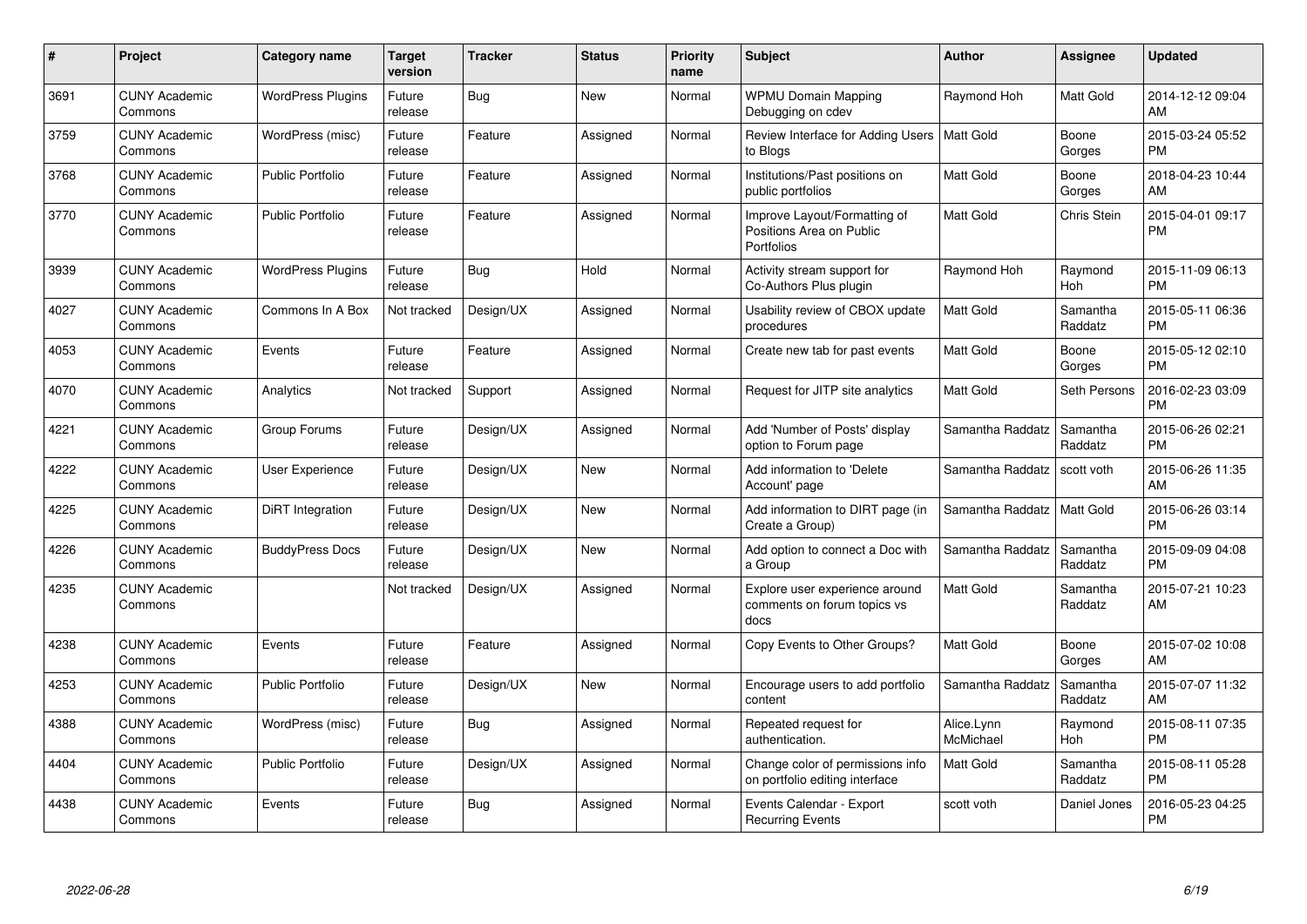| #    | Project                         | <b>Category name</b>    | <b>Target</b><br>version | <b>Tracker</b> | <b>Status</b> | <b>Priority</b><br>name | <b>Subject</b>                                                                                                                                        | Author                  | <b>Assignee</b>     | <b>Updated</b>                |
|------|---------------------------------|-------------------------|--------------------------|----------------|---------------|-------------------------|-------------------------------------------------------------------------------------------------------------------------------------------------------|-------------------------|---------------------|-------------------------------|
| 4481 | <b>CUNY Academic</b><br>Commons | Events                  | Future<br>release        | Feature        | <b>New</b>    | Normal                  | Group admins/mods should have<br>the ability to unlink an event from<br>the group                                                                     | <b>Boone Gorges</b>     | Boone<br>Gorges     | 2017-04-24 03:53<br><b>PM</b> |
| 4535 | <b>CUNY Academic</b><br>Commons | My Commons              | Future<br>release        | Bug            | New           | Low                     | My Commons filter issue                                                                                                                               | scott voth              | Raymond<br>Hoh      | 2015-09-01 11:17<br>AM        |
| 4592 | <b>CUNY Academic</b><br>Commons | Events                  | Future<br>release        | Design/UX      | New           | Normal                  | Event Creation - Venue Dropdown<br>Slow                                                                                                               | Samantha Raddatz        | Boone<br>Gorges     | 2015-09-14 04:56<br><b>PM</b> |
| 4622 | <b>CUNY Academic</b><br>Commons | <b>Public Portfolio</b> | Future<br>release        | Design/UX      | New           | Normal                  | Profile Visibility Settings                                                                                                                           | Samantha Raddatz        | Samantha<br>Raddatz | 2015-09-21 12:18<br><b>PM</b> |
| 4635 | <b>CUNY Academic</b><br>Commons | Authentication          | Future<br>release        | Feature        | New           | Normal                  | Allow non-WP authentication                                                                                                                           | Boone Gorges            | Sonja Leix          | 2019-03-01 02:05<br><b>PM</b> |
| 4661 | <b>CUNY Academic</b><br>Commons | User Experience         | Future<br>release        | <b>Bug</b>     | Assigned      | Normal                  | Simplify Events text                                                                                                                                  | <b>Matt Gold</b>        | Samantha<br>Raddatz | 2015-10-02 09:06<br><b>PM</b> |
| 4903 | <b>CUNY Academic</b><br>Commons | Events                  | Future<br>release        | Design/UX      | Assigned      | Normal                  | Improving visual appearance of<br>event calendars                                                                                                     | <b>Matt Gold</b>        | Boone<br>Gorges     | 2016-10-13 11:51<br>AM        |
| 4972 | <b>CUNY Academic</b><br>Commons | Analytics               | Not tracked              | Bug            | New           | Normal                  | <b>Newsletter Analytics</b>                                                                                                                           | Stephen Real            | <b>Matt Gold</b>    | 2015-12-09 12:54<br><b>PM</b> |
| 4980 | <b>CUNY Academic</b><br>Commons | Home Page               | Future<br>release        | Feature        | Assigned      | Normal                  | CAC Featured Content -- Adding<br>Randomization                                                                                                       | Matt Gold               | Boone<br>Gorges     | 2016-12-12 03:01<br><b>PM</b> |
| 4986 | <b>CUNY Academic</b><br>Commons | ZenDesk                 | Not tracked              | Support        | Assigned      | Normal                  | Prepare documentation for<br>Zendesk re web widget                                                                                                    | <b>Matt Gold</b>        | Samantha<br>Raddatz | 2016-02-25 03:09<br><b>PM</b> |
| 5016 | <b>CUNY Academic</b><br>Commons | Events                  | Future<br>release        | Feature        | Assigned      | Low                     | Allow comments to be posted on<br>events                                                                                                              | Matt Gold               | Raymond<br>Hoh      | 2019-03-01 02:23<br>PM        |
| 5050 | <b>CUNY Academic</b><br>Commons | Social Paper            | Future<br>release        | Feature        | <b>New</b>    | Low                     | Making comments visible in SP<br>editing mode (SP suggestion #1)                                                                                      | Marilyn Weber           | Samantha<br>Raddatz | 2019-09-17 11:10<br><b>PM</b> |
| 5052 | <b>CUNY Academic</b><br>Commons | Social Paper            | Future<br>release        | Feature        | <b>New</b>    | Low                     | Sentence by sentence or line by<br>line comments (SP suggestion #3)                                                                                   | Marilyn Weber           | Boone<br>Gorges     | 2016-02-11 10:24<br><b>PM</b> |
| 5053 | <b>CUNY Academic</b><br>Commons | Social Paper            | Future<br>release        | Feature        | <b>New</b>    | Low                     | Scrollable menu to add readers<br>(SP suggestion #4)                                                                                                  | Marilyn Weber           | Samantha<br>Raddatz | 2016-04-21 05:21<br><b>PM</b> |
| 5058 | <b>CUNY Academic</b><br>Commons | Social Paper            | Future<br>release        | Feature        | <b>New</b>    | Low                     | Can there be a clearer signal that<br>even when comments have<br>already been made you add<br>comments by clicking on the side?<br>(SP suggestion #5) | Marilyn Weber           | Samantha<br>Raddatz | 2016-02-11 10:24<br><b>PM</b> |
| 5182 | <b>CUNY Academic</b><br>Commons | Social Paper            | Future<br>release        | Design/UX      | New           | Normal                  | "Publishing" a private paper on<br>social paper?                                                                                                      | Raffi<br>Khatchadourian | Boone<br>Gorges     | 2016-10-13 04:12<br><b>PM</b> |
| 5183 | <b>CUNY Academic</b><br>Commons | Social Paper            | Future<br>release        | Design/UX      | New           | Normal                  | Creating a new paper when<br>viewing an existing paper                                                                                                | Raffi<br>Khatchadourian | Samantha<br>Raddatz | 2016-02-02 12:09<br><b>PM</b> |
| 5199 | <b>CUNY Academic</b><br>Commons | Social Paper            | Future<br>release        | Feature        | New           | Normal                  | add tables to the SP editor                                                                                                                           | Marilyn Weber           |                     | 2016-10-24 11:27<br>AM        |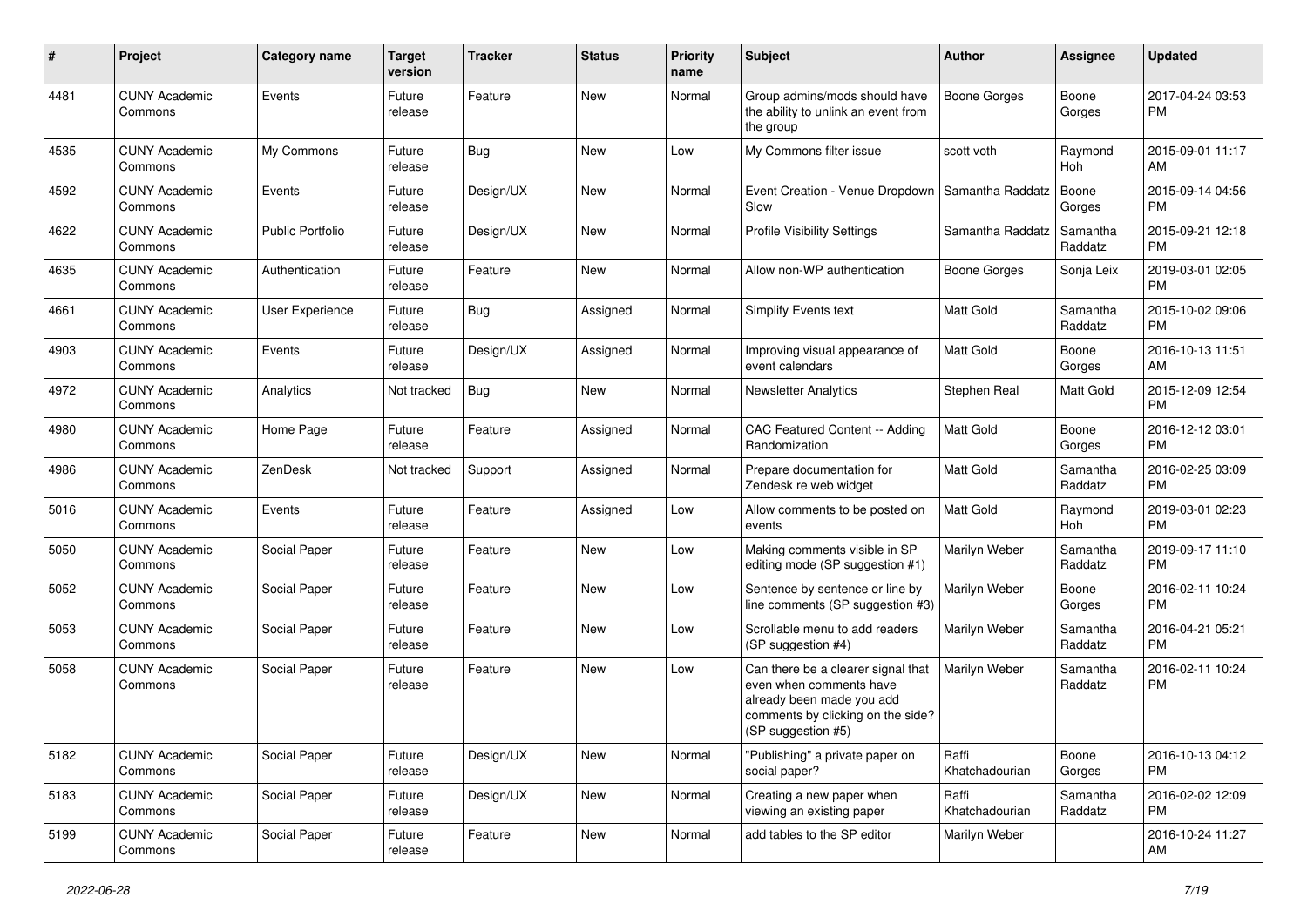| $\pmb{\#}$ | <b>Project</b>                  | Category name              | <b>Target</b><br>version | Tracker    | <b>Status</b>        | <b>Priority</b><br>name | <b>Subject</b>                                                     | <b>Author</b>       | <b>Assignee</b>       | <b>Updated</b>                |
|------------|---------------------------------|----------------------------|--------------------------|------------|----------------------|-------------------------|--------------------------------------------------------------------|---------------------|-----------------------|-------------------------------|
| 5205       | <b>CUNY Academic</b><br>Commons | Social Paper               | Future<br>release        | Feature    | <b>New</b>           | Normal                  | Social Paper folders                                               | Marilyn Weber       |                       | 2016-02-11 10:24<br><b>PM</b> |
| 5225       | <b>CUNY Academic</b><br>Commons | Registration               | Future<br>release        | Feature    | Assigned             | Normal                  | On-boarding Issues                                                 | Luke Waltzer        | Samantha<br>Raddatz   | 2016-02-12 02:58<br><b>PM</b> |
| 5234       | <b>CUNY Academic</b><br>Commons | Membership                 | Future<br>release        | Feature    | Assigned             | Normal                  | Write Unconfirmed patch for WP                                     | <b>Boone Gorges</b> | Boone<br>Gorges       | 2016-10-24 11:18<br>AM        |
| 5268       | <b>CUNY Academic</b><br>Commons | Group Forums               | Future<br>release        | <b>Bug</b> | Assigned             | Normal                  | Long-time to post to multiple<br>groups                            | Luke Waltzer        | Daniel Jones          | 2016-09-07 06:31<br><b>PM</b> |
| 5282       | <b>CUNY Academic</b><br>Commons | Social Paper               | Future<br>release        | Bug        | <b>New</b>           | Normal                  | Replying via email directs to<br>paper but not individual comment. | Marilyn Weber       | Raymond<br>Hoh        | 2016-03-02 01:48<br><b>PM</b> |
| 5298       | <b>CUNY Academic</b><br>Commons |                            | Not tracked              | Publicity  | New                  | Normal                  | Survey Pop-Up Text                                                 | Samantha Raddatz    | Samantha<br>Raddatz   | 2016-03-22 12:27<br><b>PM</b> |
| 5316       | <b>CUNY Academic</b><br>Commons | <b>User Experience</b>     | Future<br>release        | Feature    | Assigned             | Normal                  | Prompt user email address<br>updates                               | <b>Matt Gold</b>    | <b>Stephen Real</b>   | 2016-12-21 03:30<br><b>PM</b> |
| 5317       | <b>CUNY Academic</b><br>Commons | Group Blogs                | Not tracked              | Bug        | Reporter<br>Feedback | Normal                  | Notifications of New Post Didn't<br>Come                           | Luke Waltzer        | Samantha<br>Raddatz   | 2016-03-21 10:41<br><b>PM</b> |
| 5397       | <b>CUNY Academic</b><br>Commons | Social Paper               | Future<br>release        | Feature    | <b>New</b>           | Normal                  | frustrating to have to<br>enable/disable in SP                     | Marilyn Weber       | Samantha<br>Raddatz   | 2016-04-20 03:39<br><b>PM</b> |
| 5488       | <b>CUNY Academic</b><br>Commons | Social Paper               | Future<br>release        | <b>Bug</b> | <b>New</b>           | Normal                  | Add a "last edited by" field to<br>Social Paper group directories  | Boone Gorges        |                       | 2016-04-21 10:05<br><b>PM</b> |
| 5489       | <b>CUNY Academic</b><br>Commons | Social Paper               | Future<br>release        | Feature    | <b>New</b>           | Normal                  | Asc/desc sorting for Social Paper<br>directories                   | <b>Boone Gorges</b> |                       | 2016-04-21 10:06<br><b>PM</b> |
| 5581       | <b>CUNY Academic</b><br>Commons | Analytics                  | Future<br>release        | Feature    | Assigned             | Normal                  | <b>Explore alternatives to Google</b><br>Analytics                 | <b>Matt Gold</b>    | Valerie<br>Townsend   | 2020-04-17 03:12<br><b>PM</b> |
| 5679       | <b>CUNY Academic</b><br>Commons | Analytics                  | Not tracked              | Feature    | New                  | Normal                  | Logged In Users for GA                                             | Valerie Townsend    | Valerie<br>Townsend   | 2016-06-11 09:49<br>AM        |
| 5691       | <b>CUNY Academic</b><br>Commons | Blogs (BuddyPress)         | Future<br>release        | Bug        | Assigned             | High                    | Differing numbers on Sites display                                 | <b>Matt Gold</b>    | Raymond<br><b>Hoh</b> | 2016-06-13 01:37<br><b>PM</b> |
| 5696       | <b>CUNY Academic</b><br>Commons | Events                     | Future<br>release        | Feature    | Assigned             | Normal                  | Events Calendar - display options<br>calendar aggregation          | <b>Matt Gold</b>    | Boone<br>Gorges       | 2016-10-13 11:44<br>AM        |
| 5826       | <b>CUNY Academic</b><br>Commons | <b>WordPress Plugins</b>   | Future<br>release        | Support    | Reporter<br>Feedback | Normal                  | <b>Remove Subscription Options</b><br>plugin from directory        | Sarah Morgano       | Sarah<br>Morgano      | 2016-10-21 04:14<br><b>PM</b> |
| 5827       | <b>CUNY Academic</b><br>Commons | Public Portfolio           | Future<br>release        | <b>Bug</b> | Assigned             | Normal                  | Academic Interests square<br>bracket links not working             | scott voth          | Chris Stein           | 2016-08-11 11:59<br><b>PM</b> |
| 5955       | <b>CUNY Academic</b><br>Commons | Outreach                   | Future<br>release        | Feature    | Assigned             | Normal                  | Create auto-newsletter for<br>commons members                      | <b>Matt Gold</b>    | Luke Waltzer          | 2016-08-30 10:34<br>AM        |
| 5992       | <b>CUNY Academic</b><br>Commons | <b>Email Notifications</b> | Future<br>release        | Feature    | <b>New</b>           | Normal                  | Changing the From line of<br>autogenerated blog emails             | Marilyn Weber       |                       | 2018-09-27 05:19<br><b>PM</b> |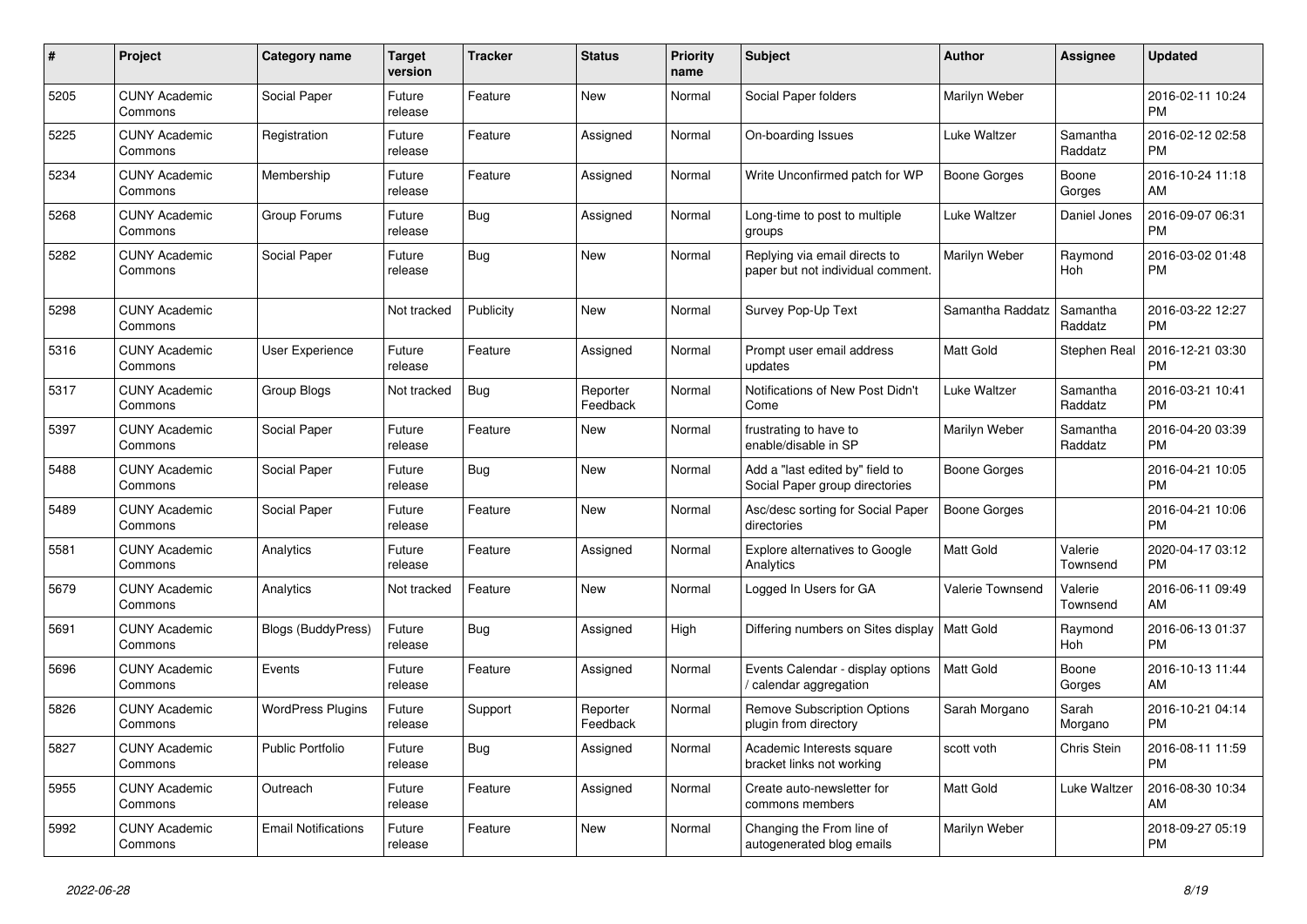| #    | Project                         | <b>Category name</b>      | <b>Target</b><br>version | <b>Tracker</b> | <b>Status</b>        | <b>Priority</b><br>name | Subject                                                                                   | Author              | <b>Assignee</b>       | <b>Updated</b>                |
|------|---------------------------------|---------------------------|--------------------------|----------------|----------------------|-------------------------|-------------------------------------------------------------------------------------------|---------------------|-----------------------|-------------------------------|
| 6014 | <b>CUNY Academic</b><br>Commons | Publicity                 | Future<br>release        | Publicity      | Reporter<br>Feedback | Normal                  | Google search listing                                                                     | <b>Matt Gold</b>    | Boone<br>Gorges       | 2016-09-21 03:48<br><b>PM</b> |
| 6078 | <b>CUNY Academic</b><br>Commons | <b>Blogs (BuddyPress)</b> | Future<br>release        | Feature        | New                  | Normal                  | <b>Explore Adding Network Blog</b><br>Metadata Plugin                                     | Luke Waltzer        | Luke Waltzer          | 2016-10-11 10:29<br><b>PM</b> |
| 6115 | <b>CUNY Academic</b><br>Commons | Publicity                 | Not tracked              | Feature        | Assigned             | Normal                  | create digital signage for GC                                                             | <b>Matt Gold</b>    | scott voth            | 2016-10-11 10:09<br><b>PM</b> |
| 6298 | <b>CUNY Academic</b><br>Commons | User Experience           | Not tracked              | Design/UX      | Assigned             | Normal                  | Examine data from survey                                                                  | <b>Matt Gold</b>    | Margaret<br>Galvan    | 2016-10-14 12:16<br><b>PM</b> |
| 6332 | <b>CUNY Academic</b><br>Commons | WordPress (misc)          | Future<br>release        | Feature        | <b>New</b>           | Normal                  | Allow uploaded files to be marked<br>as private in an ad hoc way                          | <b>Boone Gorges</b> |                       | 2016-10-17 11:41<br><b>PM</b> |
| 6356 | <b>CUNY Academic</b><br>Commons | <b>WordPress Plugins</b>  | Future<br>release        | <b>Bug</b>     | Reporter<br>Feedback | Low                     | Should Subscribe2 be<br>deprecated?                                                       | Luke Waltzer        |                       | 2017-03-20 12:20<br><b>PM</b> |
| 6389 | <b>CUNY Academic</b><br>Commons | <b>BuddyPress Docs</b>    | Future<br>release        | Feature        | New                  | Low                     | Make Discussion Area Visible<br>When Editing a Doc                                        | Luke Waltzer        | Boone<br>Gorges       | 2016-10-21 04:16<br><b>PM</b> |
| 6392 | <b>CUNY Academic</b><br>Commons | Group Forums              | Future<br>release        | Design/UX      | Assigned             | Low                     | Composition/Preview Panes in<br>Forum Posts                                               | Luke Waltzer        | Paige Dupont          | 2016-10-21 04:26<br><b>PM</b> |
| 6426 | <b>CUNY Academic</b><br>Commons | Spam/Spam<br>Prevention   | Future<br>release        | Feature        | Assigned             | Normal                  | Force captcha on all comments?                                                            | Matt Gold           | <b>Tahir Butt</b>     | 2016-10-24 02:06<br><b>PM</b> |
| 6644 | <b>CUNY Academic</b><br>Commons |                           | Not tracked              | <b>Bug</b>     | Reporter<br>Feedback | High                    | White Screen at Login Pge                                                                 | Luke Waltzer        | Raymond<br>Hoh        | 2016-11-21 10:34<br><b>PM</b> |
| 6665 | <b>CUNY Academic</b><br>Commons |                           | Not tracked              | Publicity      | New                  | Normal                  | Dead Link in 1.10 announcement<br>post                                                    | Paige Dupont        | Stephen Real          | 2016-12-01 03:11<br><b>PM</b> |
| 6671 | <b>CUNY Academic</b><br>Commons | Reply By Email            | Not tracked              | <b>Bug</b>     | Assigned             | Normal                  | "Post too often" RBE error<br>message                                                     | <b>Matt Gold</b>    | Raymond<br><b>Hoh</b> | 2016-11-11 09:55<br>AM        |
| 6749 | <b>CUNY Academic</b><br>Commons | Events                    | Future<br>release        | <b>Bug</b>     | New                  | Low                     | BPEO iCal request can trigger<br>very large number of DB queries                          | <b>Boone Gorges</b> | Raymond<br>Hoh        | 2016-11-15 10:09<br><b>PM</b> |
| 6755 | <b>CUNY Academic</b><br>Commons | WordPress (misc)          | Future<br>release        | <b>Bug</b>     | New                  | Normal                  | Cannot Deactivate Plugin                                                                  | Laura Kane          |                       | 2016-11-16 01:12<br><b>PM</b> |
| 6995 | <b>CUNY Academic</b><br>Commons | Home Page                 | Not tracked              | <b>Bug</b>     | Assigned             | Normal                  | member filter on homepage not<br>working                                                  | Matt Gold           | Raymond<br>Hoh        | 2016-12-11 09:46<br><b>PM</b> |
| 7022 | <b>CUNY Academic</b><br>Commons | Announcements             | Future<br>release        | <b>Bug</b>     | <b>New</b>           | Normal                  | Sitewide announcements should<br>be displayed on, and dismissable<br>from, mapped domains | <b>Boone Gorges</b> | Boone<br>Gorges       | 2018-03-22 10:18<br>AM        |
| 7115 | <b>CUNY Academic</b><br>Commons | Groups (misc)             | Future<br>release        | Feature        | Reporter<br>Feedback | Normal                  | make licensing info clear during<br>group creation                                        | Matt Gold           | Raymond<br>Hoh        | 2020-12-08 11:32<br>AM        |
| 7624 | <b>CUNY Academic</b><br>Commons | BuddyPress (misc)         | Future<br>release        | Design/UX      | New                  | Normal                  | <b>BP Notifications</b>                                                                   | Luke Waltzer        | Paige Dupont          | 2017-02-08 10:43<br>PM        |
| 7663 | <b>CUNY Academic</b><br>Commons | Social Paper              | Future<br>release        | <b>Bug</b>     | New                  | Normal                  | Social Paper notifications not<br>formatted correctly on secondary<br>sites               | <b>Boone Gorges</b> | Boone<br>Gorges       | 2018-04-16 03:52<br><b>PM</b> |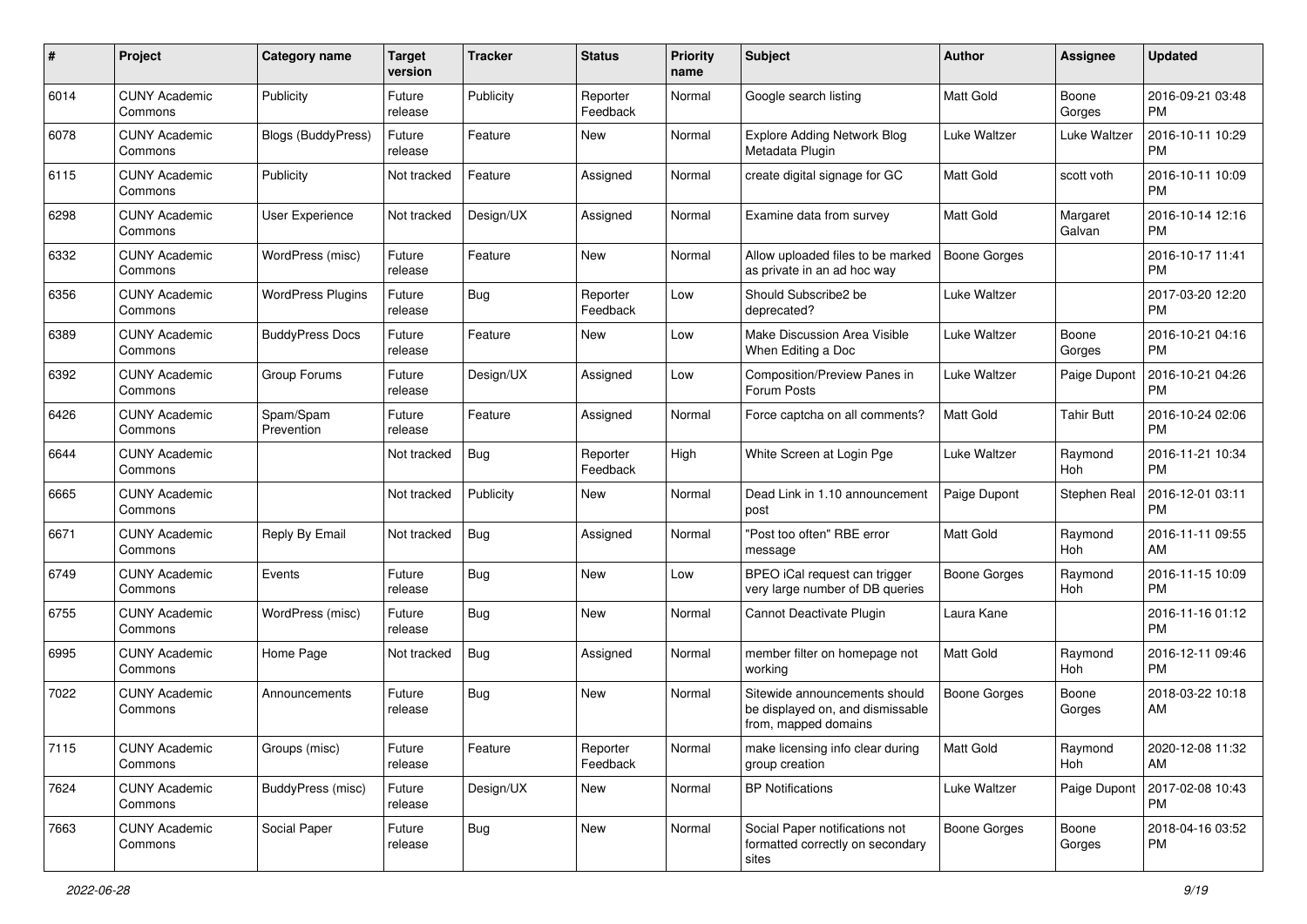| #    | Project                         | <b>Category name</b>      | <b>Target</b><br>version | <b>Tracker</b> | <b>Status</b>        | <b>Priority</b><br>name | <b>Subject</b>                                                                                  | Author                  | <b>Assignee</b>    | <b>Updated</b>                |
|------|---------------------------------|---------------------------|--------------------------|----------------|----------------------|-------------------------|-------------------------------------------------------------------------------------------------|-------------------------|--------------------|-------------------------------|
| 7828 | <b>CUNY Academic</b><br>Commons |                           | Not tracked              | Feature        | Assigned             | Normal                  | Theme Assessment 2017                                                                           | Margaret Galvan         | Margaret<br>Galvan | 2017-05-02 10:41<br>PM        |
| 7928 | <b>CUNY Academic</b><br>Commons | Group Forums              | Not tracked              | <b>Bug</b>     | <b>New</b>           | Normal                  | Duplicate Forum post                                                                            | Luke Waltzer            | Raymond<br>Hoh     | 2017-04-11 09:27<br><b>PM</b> |
| 7981 | <b>CUNY Academic</b><br>Commons | Social Paper              | Future<br>release        | <b>Bug</b>     | New                  | Normal                  | Social Paper comments should<br>not go to spam                                                  | Luke Waltzer            | Boone<br>Gorges    | 2018-04-16 03:52<br><b>PM</b> |
| 8078 | <b>CUNY Academic</b><br>Commons | <b>WordPress Plugins</b>  | Future<br>release        | System Upgrade | Assigned             | Normal                  | CommentPress Updates                                                                            | Margaret Galvan         | Christian<br>Wach  | 2017-05-08 03:49<br><b>PM</b> |
| 8211 | <b>CUNY Academic</b><br>Commons | <b>WordPress Themes</b>   | Future<br>release        | Feature        | New                  | Normal                  | Theme Suggestions: Material<br>Design-Inspired Themes                                           | Margaret Galvan         | Margaret<br>Galvan | 2017-08-07 02:48<br><b>PM</b> |
| 8440 | <b>CUNY Academic</b><br>Commons | Onboarding                | Not tracked              | <b>Bug</b>     | <b>New</b>           | Normal                  | Create Test Email Accounts for<br><b>Onboarding Project</b>                                     | Stephen Real            | Stephen Real       | 2017-08-01 09:49<br><b>PM</b> |
| 8498 | <b>CUNY Academic</b><br>Commons | <b>WordPress Plugins</b>  | Future<br>release        | Feature        | <b>New</b>           | Low                     | <b>Gravity Forms Email Users</b>                                                                | Raffi<br>Khatchadourian | Matt Gold          | 2017-10-13 12:58<br><b>PM</b> |
| 8607 | <b>CUNY Academic</b><br>Commons |                           | Not tracked              | Support        | <b>New</b>           | Normal                  | Paypal?                                                                                         | Marilyn Weber           | Matt Gold          | 2018-05-15 01:37<br><b>PM</b> |
| 8666 | <b>CUNY Academic</b><br>Commons | Teaching                  | Not tracked              | Documentation  | Assigned             | Normal                  | Create Teaching on the<br>Commons Resource Page                                                 | Matt Gold               | Laurie Hurson      | 2019-09-23 03:16<br><b>PM</b> |
| 8675 | <b>CUNY Academic</b><br>Commons | <b>User Onboarding</b>    | Future<br>release        | <b>Bug</b>     | Reporter<br>Feedback | Low                     | Add new User search screen calls<br>for the input of email address but<br>doesn't work with one | Paul Hebert             | Boone<br>Gorges    | 2017-10-11 11:17<br>AM        |
| 8756 | <b>CUNY Academic</b><br>Commons | Group Blogs               | Future<br>release        | Feature        | Hold                 | Normal                  | Connect multiple blogs to one<br>group?                                                         | Matt Gold               | Boone<br>Gorges    | 2017-09-30 10:42<br>AM        |
| 8835 | <b>CUNY Academic</b><br>Commons | <b>Blogs (BuddyPress)</b> | Future<br>release        | Feature        | <b>New</b>           | Normal                  | Extend cuny is shortlinks to sites                                                              | Luke Waltzer            | Boone<br>Gorges    | 2022-04-26 11:59<br>AM        |
| 8836 | <b>CUNY Academic</b><br>Commons | Blogs (BuddyPress)        | Future<br>release        | Feature        | Assigned             | Normal                  | Redesign site launch process                                                                    | <b>Matt Gold</b>        | Boone<br>Gorges    | 2019-10-03 02:49<br><b>PM</b> |
| 8837 | <b>CUNY Academic</b><br>Commons |                           | Not tracked              | Feature        | Assigned             | Normal                  | Create a form to request info from<br>people requesting premium<br>themes and plugins           | <b>Matt Gold</b>        | Marilyn<br>Weber   | 2017-11-14 03:35<br><b>PM</b> |
| 8898 | <b>CUNY Academic</b><br>Commons | Social Paper              | Not tracked              | Feature        | Assigned             | Normal                  | Usage data on docs and social<br>paper                                                          | Matt Gold               | Matt Gold          | 2017-11-16 11:32<br>AM        |
| 8900 | <b>CUNY Academic</b><br>Commons | Accessibility             | Future<br>release        | Feature        | Assigned             | Normal                  | Look into tools to enforce<br>accessibility in WP environment                                   | Matt Gold               | Boone<br>Gorges    | 2022-04-26 11:59<br>AM        |
| 8901 | <b>CUNY Academic</b><br>Commons | Accessibility             | Future<br>release        | Feature        | Assigned             | Normal                  | Theme analysis for accessibility                                                                | Matt Gold               | Boone<br>Gorges    | 2022-04-26 11:59<br>AM        |
| 8902 | <b>CUNY Academic</b><br>Commons | Design                    | Not tracked              | Feature        | Assigned             | Normal                  | Report back on research on<br><b>BuddyPress themes</b>                                          | Matt Gold               | Michael Smith      | 2017-11-10 12:31<br><b>PM</b> |
| 8976 | <b>CUNY Academic</b><br>Commons | Reply By Email            | Not tracked              | Feature        | Assigned             | Normal                  | Package RBE new topics<br>posting?                                                              | Matt Gold               | Raymond<br>Hoh     | 2017-12-04 02:34<br><b>PM</b> |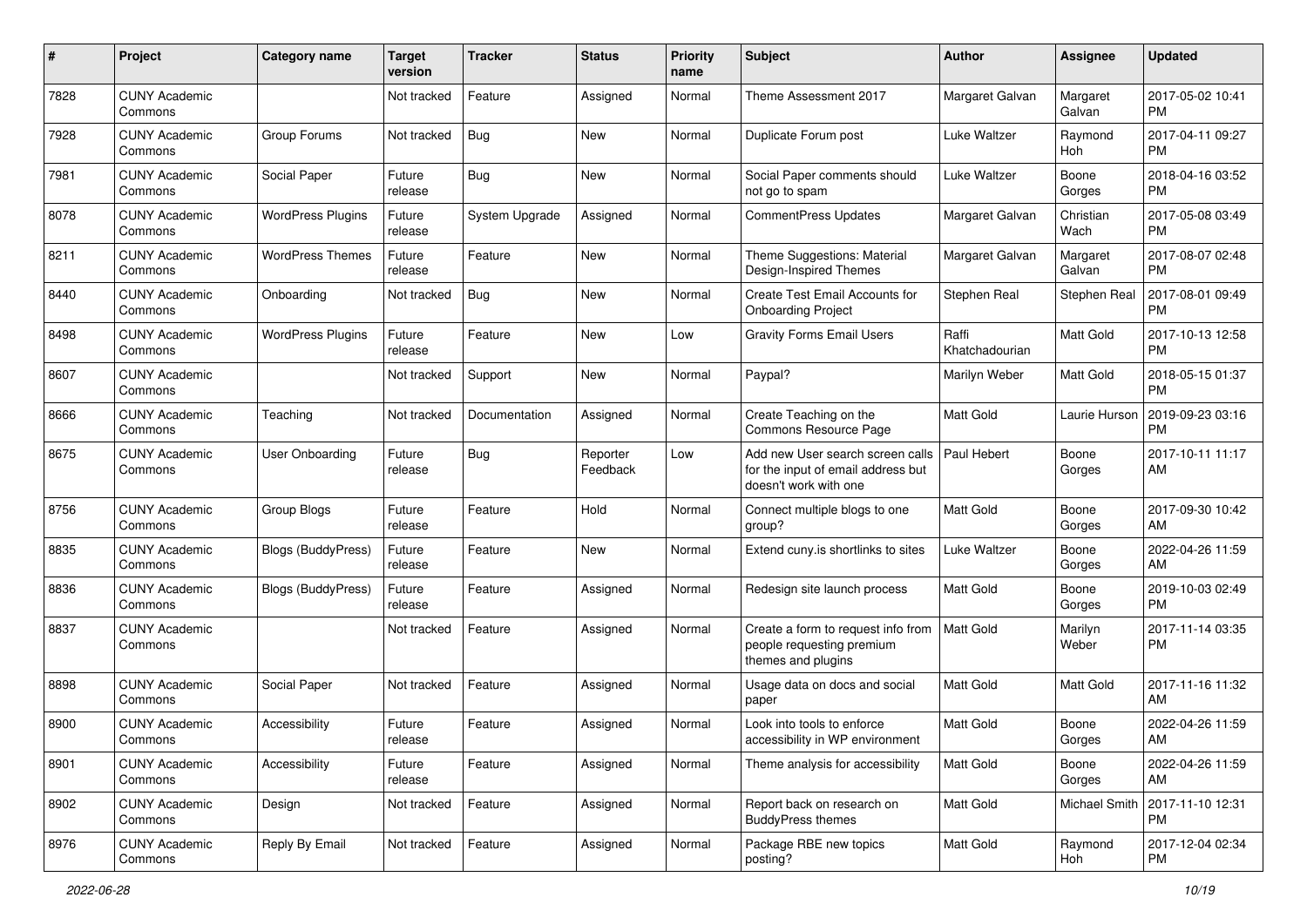| #    | Project                         | <b>Category name</b>     | <b>Target</b><br>version | <b>Tracker</b> | <b>Status</b>        | <b>Priority</b><br>name | Subject                                                                                                                                      | Author                  | <b>Assignee</b>       | <b>Updated</b>                |
|------|---------------------------------|--------------------------|--------------------------|----------------|----------------------|-------------------------|----------------------------------------------------------------------------------------------------------------------------------------------|-------------------------|-----------------------|-------------------------------|
| 8991 | <b>CUNY Academic</b><br>Commons | Reply By Email           | Not tracked              | <b>Bug</b>     | Hold                 | Normal                  | RBE duplicate email message<br>issue                                                                                                         | <b>Matt Gold</b>        | Raymond<br>Hoh        | 2018-02-18 08:53<br><b>PM</b> |
| 8992 | <b>NYCDH Community</b><br>Site  |                          |                          | Bug            | Assigned             | Normal                  | Multiple RBE error reports                                                                                                                   | <b>Matt Gold</b>        | Raymond<br>Hoh        | 2017-12-11 05:43<br><b>PM</b> |
| 9015 | <b>CUNY Academic</b><br>Commons | Groups (misc)            | Not tracked              | Outreach       | Assigned             | Normal                  | Email group admins the email<br>addresses of their groups                                                                                    | <b>Matt Gold</b>        | <b>Matt Gold</b>      | 2018-01-02 09:54<br>AM        |
| 9028 | <b>CUNY Academic</b><br>Commons | Onboarding               | Future<br>release        | Feature        | Assigned             | Normal                  | suggest groups to new members<br>during the registration process                                                                             | <b>Matt Gold</b>        | Chris Stein           | 2018-10-24 12:34<br><b>PM</b> |
| 9060 | <b>CUNY Academic</b><br>Commons | Commons In A Box         | Not tracked              | <b>Bug</b>     | Hold                 | Normal                  | Problems with CBox image library<br>upload                                                                                                   | Lisa Rhody              | Raymond<br>Hoh        | 2018-01-10 03:26<br><b>PM</b> |
| 9207 | <b>CUNY Academic</b><br>Commons |                          | Future<br>release        | Support        | Reporter<br>Feedback | Normal                  | display dashboards made in<br>Tableau?                                                                                                       | Marilyn Weber           | Boone<br>Gorges       | 2018-04-10 10:42<br>AM        |
| 9211 | <b>CUNY Academic</b><br>Commons | <b>WordPress Plugins</b> | Future<br>release        | Support        | Reporter<br>Feedback | Normal                  | Auto-Role Setting in Forum Plugin<br><b>Causing Some Confusion</b>                                                                           | Luke Waltzer            | Boone<br>Gorges       | 2018-03-13 11:44<br>AM        |
| 9289 | <b>CUNY Academic</b><br>Commons | <b>WordPress Plugins</b> | Future<br>release        | <b>Bug</b>     | Reporter<br>Feedback | Normal                  | Email Users Plugin                                                                                                                           | Laurie Hurson           | Boone<br>Gorges       | 2018-10-24 12:34<br><b>PM</b> |
| 9346 | <b>CUNY Academic</b><br>Commons | WordPress (misc)         | Not tracked              | <b>Bug</b>     | <b>New</b>           | Normal                  | Clone cetls.bmcc.cuny.edu for<br>development                                                                                                 | Owen Roberts            | Raymond<br><b>Hoh</b> | 2018-03-06 05:35<br><b>PM</b> |
| 9420 | <b>CUNY Academic</b><br>Commons | cuny.is                  | Not tracked              | Feature        | <b>New</b>           | Normal                  | Request for http://cuny.is/streams                                                                                                           | Raffi<br>Khatchadourian | Marilyn<br>Weber      | 2018-04-02 10:08<br>AM        |
| 9515 | <b>CUNY Academic</b><br>Commons | <b>WordPress Plugins</b> | Not tracked              | <b>Bug</b>     | Reporter<br>Feedback | Normal                  | Text to Speech plugin - "More<br>Slowly" checkbox not working                                                                                | scott voth              | Boone<br>Gorges       | 2018-06-13 02:26<br><b>PM</b> |
| 9643 | <b>CUNY Academic</b><br>Commons | Publicity                | Not tracked              | Feature        | <b>New</b>           | Normal                  | Create a page on the Commons<br>for logos etc.                                                                                               | Stephen Real            | Stephen Real          | 2018-04-24 10:53<br>AM        |
| 9720 | <b>CUNY Academic</b><br>Commons | Authentication           | Future<br>release        | Feature        | <b>New</b>           | Normal                  | The Commons should be an<br>oAuth provider                                                                                                   | <b>Boone Gorges</b>     |                       | 2019-03-01 02:04<br>PM        |
| 9729 | <b>CUNY Academic</b><br>Commons | <b>SEO</b>               | Not tracked              | Support        | <b>New</b>           | Normal                  | 503 Errors showing on<br>newlaborforum.cuny.edu                                                                                              | Diane Krauthamer        | Raymond<br>Hoh        | 2018-05-22 04:48<br><b>PM</b> |
| 9835 | <b>CUNY Academic</b><br>Commons | Group Forums             | Future<br>release        | <b>Bug</b>     | Assigned             | Normal                  | add a "like" function?                                                                                                                       | Marilyn Weber           | <b>Erik Trainer</b>   | 2018-06-05 01:49<br><b>PM</b> |
| 9895 | <b>CUNY Academic</b><br>Commons | Onboarding               | Future<br>release        | Feature        | Assigned             | Normal                  | Add "Accept Invitation"<br>link/button/function to Group<br>and/or Site invitation emails?                                                   | Luke Waltzer            | Boone<br>Gorges       | 2018-06-07 12:42<br><b>PM</b> |
| 9908 | <b>CUNY Academic</b><br>Commons |                          | Not tracked              | Feature        | New                  | Normal                  | Is it possible to send email<br>updates to users (or an email<br>address not on the list) for only a<br>single page AFTER being<br>prompted? | Michael Shields         | scott voth            | 2018-06-11 01:34<br><b>PM</b> |
| 9926 | <b>CUNY Academic</b><br>Commons | <b>WordPress Plugins</b> | Future<br>release        | <b>Bug</b>     | New                  | Normal                  | twitter-mentions-as-comments<br>cron jobs can run long                                                                                       | Boone Gorges            | Boone<br>Gorges       | 2018-10-24 12:34<br><b>PM</b> |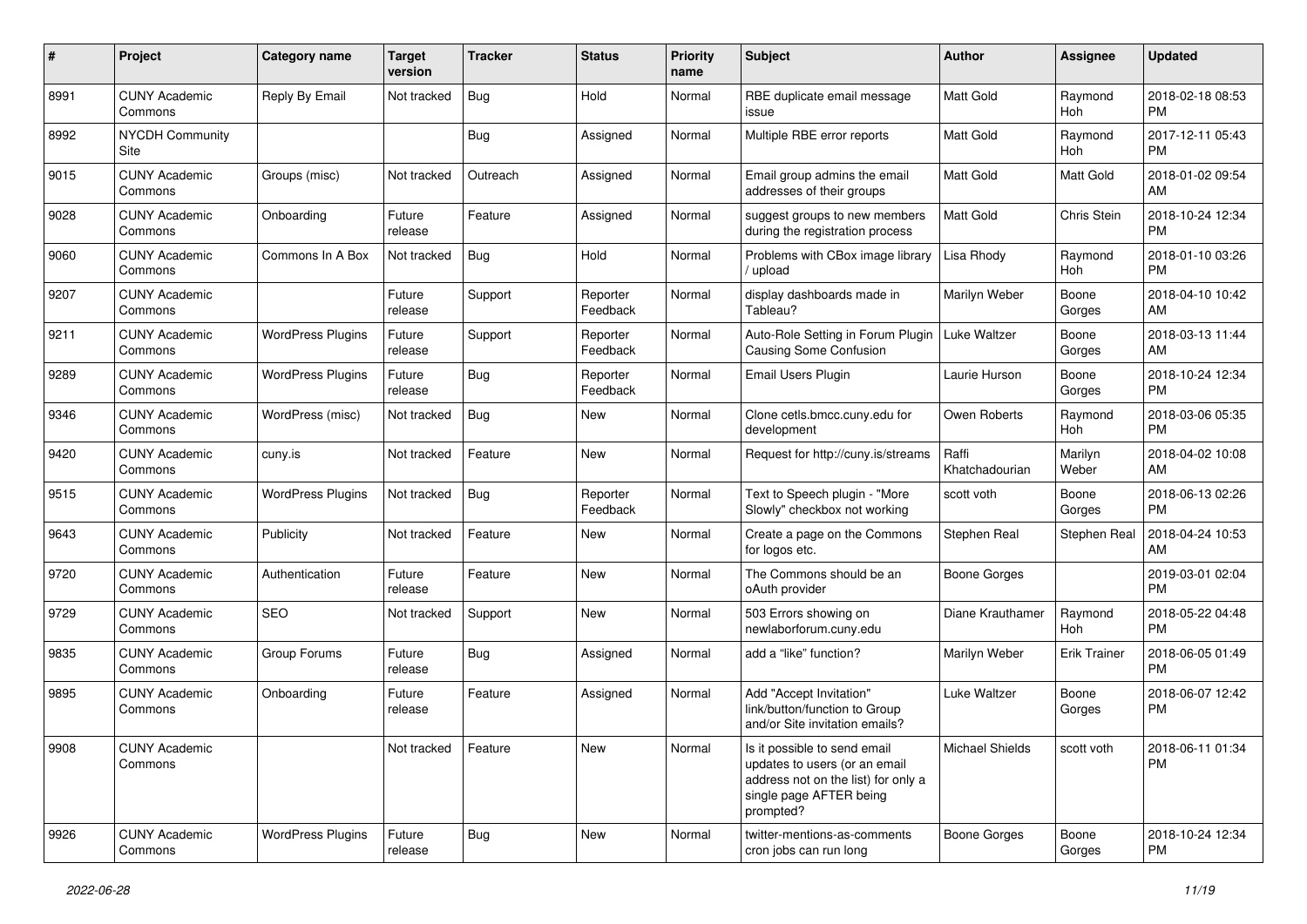| #     | Project                         | <b>Category name</b>        | Target<br>version | <b>Tracker</b> | <b>Status</b>        | <b>Priority</b><br>name | <b>Subject</b>                                                  | <b>Author</b>       | <b>Assignee</b>       | <b>Updated</b>                |
|-------|---------------------------------|-----------------------------|-------------------|----------------|----------------------|-------------------------|-----------------------------------------------------------------|---------------------|-----------------------|-------------------------------|
| 9941  | <b>CUNY Academic</b><br>Commons | Wiki                        | Not tracked       | Support        | Assigned             | Normal                  | Wiki functionality                                              | <b>Matt Gold</b>    | Boone<br>Gorges       | 2018-06-26 10:57<br>AM        |
| 9947  | <b>CUNY Academic</b><br>Commons | <b>WordPress Plugins</b>    | Future<br>release | Feature        | Reporter<br>Feedback | Normal                  | Install H5P quiz plugin                                         | Matt Gold           | Boone<br>Gorges       | 2018-09-11 11:01<br>AM        |
| 9979  | <b>CUNY Academic</b><br>Commons | <b>Email Notifications</b>  | Not tracked       | <b>Bug</b>     | Reporter<br>Feedback | Normal                  | Reports of slow email activation<br>emails                      | Matt Gold           | Boone<br>Gorges       | 2018-08-29 09:40<br><b>PM</b> |
| 10040 | <b>CUNY Academic</b><br>Commons | WordPress (misc)            | Not tracked       | <b>Bug</b>     | Reporter<br>Feedback | Normal                  | User doesn't see full list of themes                            | <b>Matt Gold</b>    | Boone<br>Gorges       | 2018-07-25 10:12<br>AM        |
| 10226 | <b>CUNY Academic</b><br>Commons | Courses                     | Future<br>release | Feature        | <b>New</b>           | Normal                  | Add "My Courses" to drop down<br>list                           | scott voth          | Boone<br>Gorges       | 2021-11-19 12:42<br><b>PM</b> |
| 10262 | <b>CUNY Academic</b><br>Commons |                             | Not tracked       | Bug            | Reporter<br>Feedback | Normal                  | Newsletter Plugin: Broken Image<br>at Bottom of All Newsletters | Mark Webb           | Raymond<br><b>Hoh</b> | 2018-08-30 05:17<br><b>PM</b> |
| 10273 | <b>CUNY Academic</b><br>Commons | Registration                | Not tracked       | Support        | Reporter<br>Feedback | Normal                  | users combining CF and campus<br>address                        | Marilyn Weber       |                       | 2019-09-18 10:58<br>AM        |
| 10354 | <b>CUNY Academic</b><br>Commons | <b>Public Portfolio</b>     | Future<br>release | Feature        | <b>New</b>           | Normal                  | Opt out of Having a Profile Page                                | scott voth          | Chris Stein           | 2020-05-12 10:43<br>AM        |
| 10368 | <b>CUNY Academic</b><br>Commons |                             | Future<br>release | Feature        | Assigned             | Normal                  | Use ORCID data to populate<br>academic profile page             | Stephen Francoeur   | Boone<br>Gorges       | 2018-09-25 01:53<br><b>PM</b> |
| 10380 | <b>CUNY Academic</b><br>Commons | WordPress (misc)            | Future<br>release | Feature        | In Progress          | Normal                  | Remove blacklisted plugins                                      | <b>Boone Gorges</b> |                       | 2022-04-26 12:00<br><b>PM</b> |
| 10439 | <b>CUNY Academic</b><br>Commons | Design                      | 2.1.0             | Design/UX      | New                  | Normal                  | <b>Create Style Guide for Commons</b>                           | Sonja Leix          | Sara Cannon           | 2022-06-23 06:20<br><b>PM</b> |
| 10580 | <b>CUNY Academic</b><br>Commons | Information<br>Architecture | Future<br>release | Design/UX      | <b>New</b>           | Normal                  | Primary nav item review                                         | Boone Gorges        | Sara Cannon           | 2021-11-19 12:37<br><b>PM</b> |
| 10657 | <b>CUNY Academic</b><br>Commons |                             | Not tracked       | Support        | Reporter<br>Feedback | Normal                  | child theme problems                                            | Marilyn Weber       |                       | 2018-11-08 01:19<br><b>PM</b> |
| 10659 | <b>CUNY Academic</b><br>Commons | Group Forums                | Future<br>release | Feature        | Assigned             | Normal                  | Post to multiple groups via email                               | <b>Matt Gold</b>    | Raymond<br>Hoh        | 2018-11-15 12:54<br>AM        |
| 10678 | <b>CUNY Academic</b><br>Commons |                             | Not tracked       | Bug            | Reporter<br>Feedback | High                    | Newsletter Plugin Not Sending<br><b>Out Newsletters</b>         | Mark Webb           | Boone<br>Gorges       | 2019-09-16 09:38<br><b>PM</b> |
| 10769 | <b>CUNY Academic</b><br>Commons | <b>WordPress Themes</b>     | Not tracked       | <b>Bug</b>     | Reporter<br>Feedback | Normal                  | 2011 Theme Sidebar                                              | Mark Webb           |                       | 2018-12-04 04:09<br><b>PM</b> |
| 10794 | <b>CUNY Academic</b><br>Commons | Performance                 | Not tracked       | Bug            | New                  | Normal                  | Memcached connection<br>occasionally breaks                     | Boone Gorges        | Boone<br>Gorges       | 2018-12-06 03:30<br><b>PM</b> |
| 10839 | <b>CUNY Academic</b><br>Commons | About page                  | Not tracked       | Support        | <b>New</b>           | Normal                  | <b>Mission Statement Needs</b><br>Revision                      | scott voth          | Matt Gold             | 2018-12-26 10:58<br>AM        |
| 10982 | <b>CUNY Academic</b><br>Commons | Domain Mapping              | Not tracked       | Support        | Reporter<br>Feedback | Normal                  | <b>CNAME</b> question                                           | scott voth          |                       | 2019-01-22 04:29<br><b>PM</b> |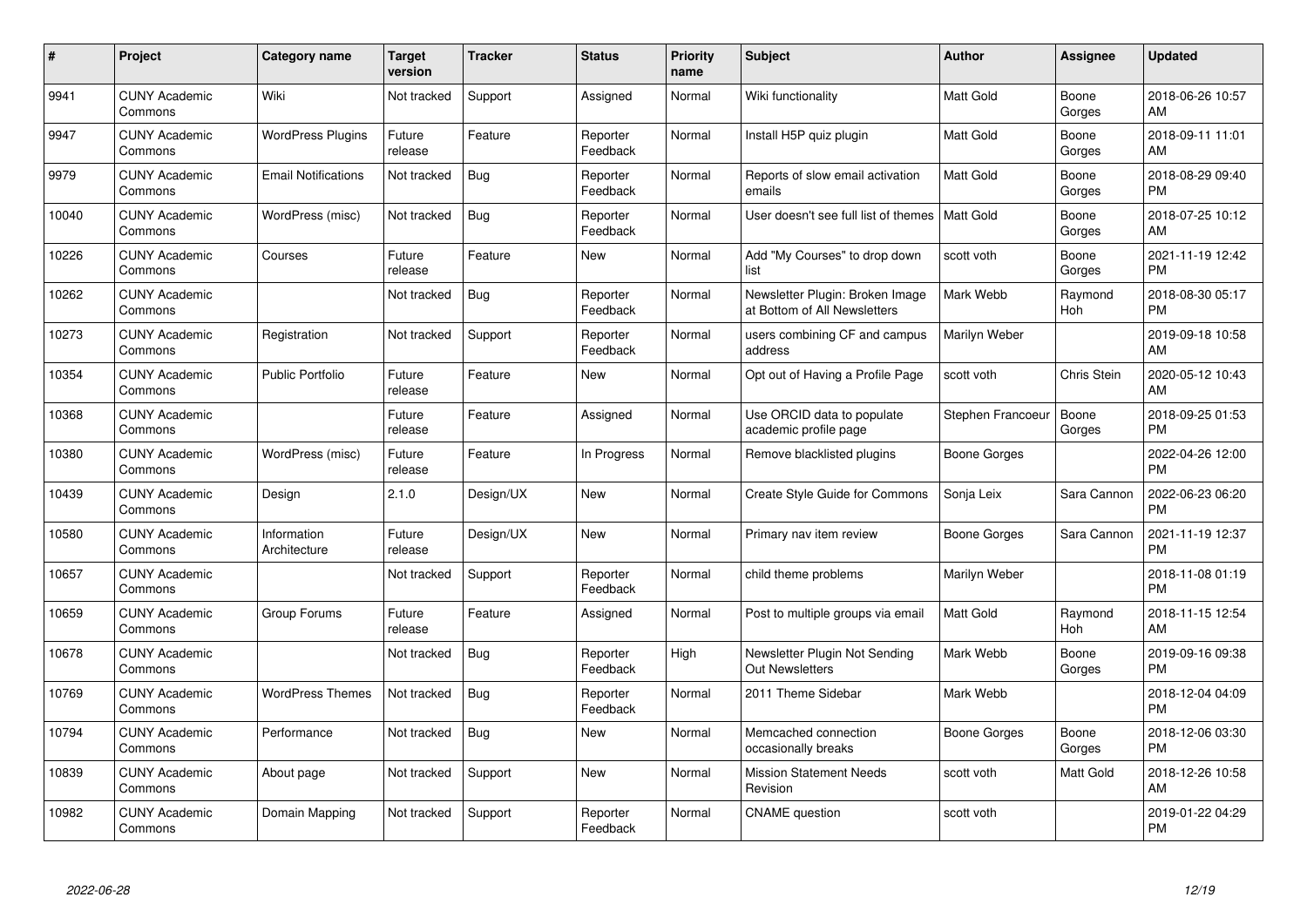| #     | Project                         | <b>Category name</b>     | <b>Target</b><br>version | <b>Tracker</b> | <b>Status</b>        | <b>Priority</b><br>name | <b>Subject</b>                                                                                               | <b>Author</b>           | <b>Assignee</b>    | <b>Updated</b>                |
|-------|---------------------------------|--------------------------|--------------------------|----------------|----------------------|-------------------------|--------------------------------------------------------------------------------------------------------------|-------------------------|--------------------|-------------------------------|
| 11024 | <b>CUNY Academic</b><br>Commons | WordPress (misc)         | Future<br>release        | <b>Bug</b>     | <b>New</b>           | Normal                  | Subsites should not show "you<br>should update your .htaccess<br>now" notice after permalink setting<br>save | <b>Boone Gorges</b>     |                    | 2019-01-28 01:35<br>РM        |
| 11077 | <b>CUNY Academic</b><br>Commons | Events                   | Not tracked              | Feature        | Reporter<br>Feedback | Normal                  | Show event category description<br>in event list view                                                        | Raffi<br>Khatchadourian |                    | 2019-02-12 10:38<br><b>PM</b> |
| 11120 | <b>CUNY Academic</b><br>Commons | <b>WordPress Plugins</b> | Not tracked              | <b>Bug</b>     | Reporter<br>Feedback | Normal                  | Events Manager Events Not<br>Showing Up                                                                      | Mark Webb               |                    | 2019-02-27 04:10<br><b>PM</b> |
| 11131 | <b>CUNY Academic</b><br>Commons |                          | Future<br>release        | Feature        | Reporter<br>Feedback | Normal                  | <b>Image Annotation Plugins</b>                                                                              | Laurie Hurson           |                    | 2019-02-26 11:33<br>AM        |
| 11149 | <b>CUNY Academic</b><br>Commons |                          | Not tracked              | Support        | Reporter<br>Feedback | Normal                  | comments getting blocked                                                                                     | Marilyn Weber           | Raymond<br>Hoh     | 2019-03-26 11:40<br>AM        |
| 11243 | <b>CUNY Academic</b><br>Commons | BuddyPress (misc)        | Future<br>release        | <b>Bug</b>     | New                  | Normal                  | Audit bp-custom.php                                                                                          | Raymond Hoh             | Raymond<br>Hoh     | 2022-04-26 11:59<br>AM        |
| 11386 | <b>CUNY Academic</b><br>Commons | WordPress - Media        | Not tracked              | Support        | Reporter<br>Feedback | Normal                  | disappearing images                                                                                          | scott voth              | Boone<br>Gorges    | 2019-05-14 10:32<br>AM        |
| 11392 | <b>CUNY Academic</b><br>Commons |                          | Future<br>release        | <b>Bug</b>     | New                  | Normal                  | Migrate users away from<br><b>StatPress</b>                                                                  | <b>Boone Gorges</b>     |                    | 2019-04-23 03:53<br><b>PM</b> |
| 11393 | <b>CUNY Academic</b><br>Commons |                          | Not tracked              | Publicity      | New                  | Normal                  | After 1.15 release, ceate a hero<br>slide and post about adding a site<br>to a group                         | scott voth              | Patrick<br>Sweeney | 2019-05-14 10:32<br>AM        |
| 11415 | <b>CUNY Academic</b><br>Commons | <b>WordPress Plugins</b> | Not tracked              | <b>Bug</b>     | Reporter<br>Feedback | Normal                  | <b>Blog Subscriptions in Jetpack</b>                                                                         | Laurie Hurson           |                    | 2019-05-14 10:34<br>AM        |
| 11449 | <b>CUNY Academic</b><br>Commons | WordPress - Media        | Not tracked              | Support        | Reporter<br>Feedback | Normal                  | Cloning Media Library for JITP<br>from Staging to Production Site                                            | <b>Patrick DeDauw</b>   | Boone<br>Gorges    | 2019-05-13 12:00<br><b>PM</b> |
| 11493 | <b>CUNY Academic</b><br>Commons | Domain Mapping           | Not tracked              | Support        | Reporter<br>Feedback | Normal                  | Domain Mapping Request - Talia<br>Schaffer                                                                   | scott voth              | <b>Matt Gold</b>   | 2019-08-06 08:39<br>AM        |
| 11496 | <b>CUNY Academic</b><br>Commons | <b>Public Portfolio</b>  | 1.15.2                   | Support        | New                  | Normal                  | Replace Twitter Icon on Member<br>Portfolio page                                                             | scott voth              | Boone<br>Gorges    | 2019-06-06 01:03<br><b>PM</b> |
| 11509 | <b>CUNY Academic</b><br>Commons |                          | Not tracked              | Support        | Reporter<br>Feedback | Normal                  | deleted Page causing a Menu<br>problem?                                                                      | Marilyn Weber           |                    | 2019-06-04 09:54<br>AM        |
| 11517 | <b>CUNY Academic</b><br>Commons |                          | Not tracked              | Feature        | Assigned             | Normal                  | wp-accessibility plugin should not<br>strip 'target="_blank" by default                                      | Boone Gorges            | Laurie Hurson      | 2019-09-24 09:57<br>AM        |
| 11519 | <b>CUNY Academic</b><br>Commons |                          | Not tracked Support      |                | Assigned             | Normal                  | comment option not appearing                                                                                 | Marilyn Weber           |                    | 2019-09-24 10:28<br>AM        |
| 11531 | <b>CUNY Academic</b><br>Commons | Events                   | Future<br>release        | Feature        | New                  | Normal                  | Main Events calendar should<br>include non-public events that<br>user has access to                          | scott voth              | Boone<br>Gorges    | 2019-06-11 10:00<br>AM        |
| 11545 | <b>CUNY Academic</b><br>Commons | <b>WordPress Plugins</b> | Not tracked              | Support        | New                  | Normal                  | Twitter searches in WordPress                                                                                | Gina Cherry             | Matt Gold          | 2019-09-23 01:03<br>PM        |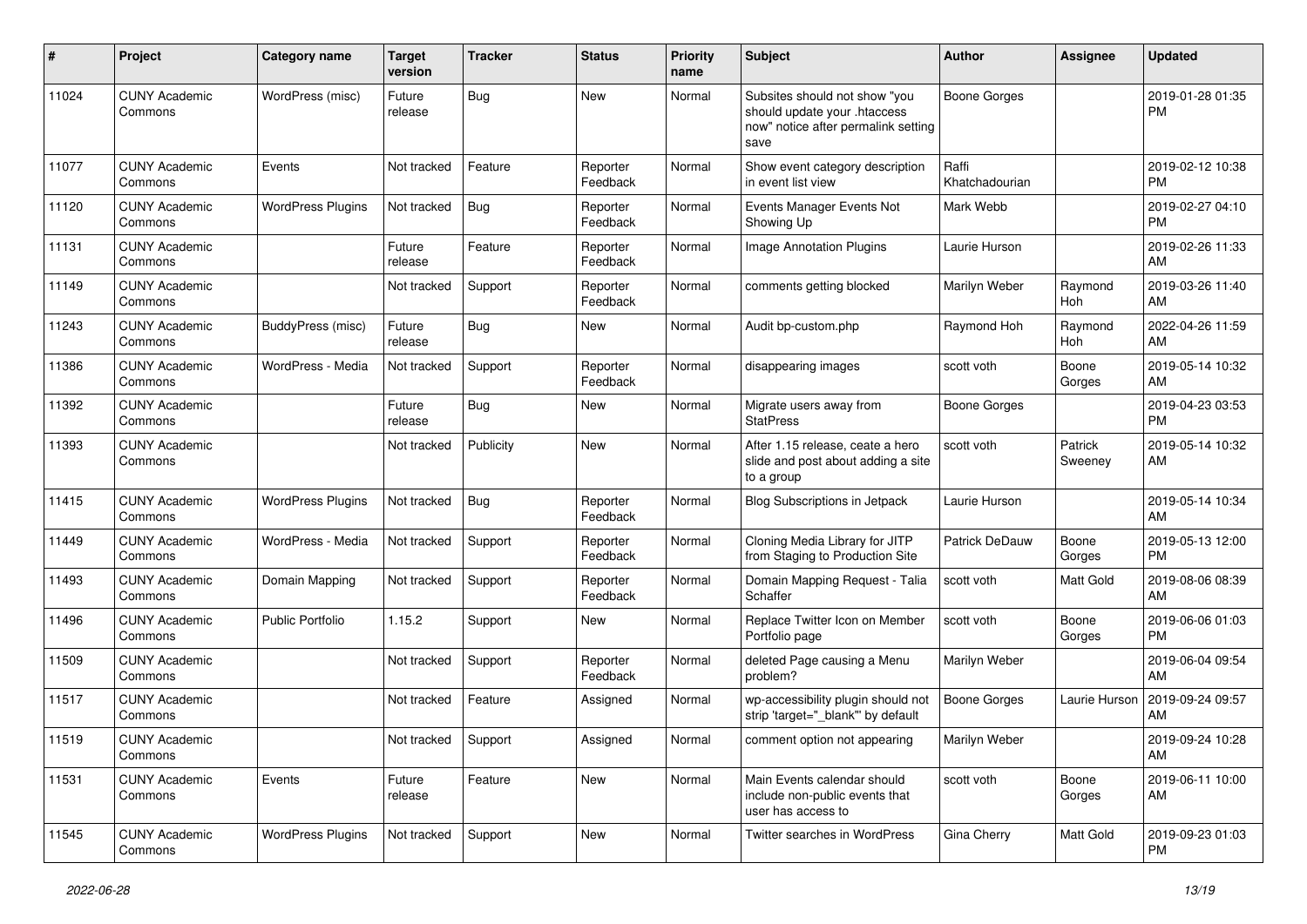| #     | Project                                                                 | <b>Category name</b>       | <b>Target</b><br>version | <b>Tracker</b> | <b>Status</b>        | Priority<br>name | <b>Subject</b>                                                               | <b>Author</b>       | <b>Assignee</b>     | <b>Updated</b>                |
|-------|-------------------------------------------------------------------------|----------------------------|--------------------------|----------------|----------------------|------------------|------------------------------------------------------------------------------|---------------------|---------------------|-------------------------------|
| 11556 | <b>CUNY Academic</b><br>Commons                                         | Courses                    | Not tracked              | <b>Bug</b>     | Reporter<br>Feedback | Normal           | Instructor name given in course<br>listing                                   | <b>Tom Harbison</b> |                     | 2019-06-25 04:12<br><b>PM</b> |
| 11624 | <b>CUNY Academic</b><br>Commons                                         | WordPress (misc)           | Not tracked              | Support        | <b>New</b>           | Normal           | Change pages into posts or swap<br>database for a Commons site?              | Stephen Klein       | Raymond<br>Hoh      | 2019-07-09 11:04<br>AM        |
| 11649 | <b>CUNY Academic</b><br>Commons                                         | <b>WordPress Plugins</b>   | 2.0.2                    | <b>Bug</b>     | In Progress          | Normal           | CC license displayed on every<br>page                                        | Gina Cherry         | Raymond<br>Hoh      | 2022-06-14 11:36<br>AM        |
| 11771 | <b>CUNY Academic</b><br>Commons                                         |                            | Not tracked              | Support        | Reporter<br>Feedback | Normal           | post displays in sections                                                    | Marilyn Weber       |                     | 2019-08-20 10:34<br>AM        |
| 11787 | <b>CUNY Academic</b><br>Commons                                         |                            | Not tracked              | Support        | Reporter<br>Feedback | Normal           | automated comments notifications<br>on ZenDesk                               | Marilyn Weber       |                     | 2019-08-26 06:18<br><b>PM</b> |
| 11788 | <b>CUNY Academic</b><br>Commons                                         | <b>WordPress Plugins</b>   | Future<br>release        | Support        | Reporter<br>Feedback | Normal           | Plugin Request - Browse Aloud                                                | scott voth          |                     | 2019-09-24 08:42<br>AM        |
| 11789 | <b>CUNY Academic</b><br>Commons                                         | Courses                    | Future<br>release        | Feature        | <b>New</b>           | Normal           | Ability to remove item from<br>Courses list                                  | Laurie Hurson       | Sonja Leix          | 2019-09-24 12:28<br><b>PM</b> |
| 11834 | <b>CUNY Academic</b><br>Commons                                         | <b>Group Files</b>         | Future<br>release        | Feature        | <b>New</b>           | Normal           | Improved tools for managing<br>group file folders                            | <b>Boone Gorges</b> | Sonja Leix          | 2019-09-06 03:55<br><b>PM</b> |
| 11843 | <b>CUNY Academic</b><br>Commons                                         | WordPress (misc)           | Future<br>release        | Design/UX      | <b>New</b>           | Normal           | Tweaking the Gutenberg Editor<br>Interface                                   | Laurie Hurson       |                     | 2022-04-26 12:00<br><b>PM</b> |
| 11848 | <b>CUNY Academic</b><br>Commons                                         |                            | Not tracked              | Support        | Hold                 | Normal           | a Dean of Faculty wants to share<br>a large file                             | Marilyn Weber       |                     | 2019-09-24 08:44<br>AM        |
| 11860 | <b>CUNY Academic</b><br>Commons                                         | Registration               | Future<br>release        | Feature        | <b>New</b>           | Normal           | Ensure Students Are Aware They<br>Can Use Aliases At Registration            | scott voth          |                     | 2019-09-24 08:46<br>AM        |
| 11879 | <b>CUNY Academic</b><br>Commons                                         |                            | Not tracked              | <b>Bug</b>     | <b>New</b>           | Normal           | Hypothesis comments appearing<br>on multiple, different pdfs across<br>blogs | Laurie Hurson       | Laurie Hurson       | 2019-09-19 02:39<br><b>PM</b> |
| 11883 | <b>CUNY Academic</b><br>Commons                                         | Help/Codex                 | Not tracked              | Support        | <b>New</b>           | Normal           | Need Embedding Help Page<br>Update (Tableau)                                 | Anthony Wheeler     | scott voth          | 2019-09-24 08:49<br>AM        |
| 11945 | <b>CUNY Academic</b><br>Commons                                         | Reckoning                  | Future<br>release        | Feature        | Reporter<br>Feedback | Normal           | Add Comments bubble to<br>Reckoning views                                    | <b>Boone Gorges</b> | Boone<br>Gorges     | 2019-11-12 05:14<br><b>PM</b> |
| 11968 | JustPublics@365<br>MediaCamp                                            |                            |                          | Feature        | <b>New</b>           | Normal           | Nanoscience Retractable Display<br>Unit                                      | Donald Cherry       | Bonnie<br>Eissner   | 2021-02-19 08:50<br>AM        |
| 11971 | <b>CUNY Academic</b><br>Commons                                         | <b>Email Notifications</b> | Future<br>release        | <b>Bug</b>     | Reporter<br>Feedback | Low              | Pictures obscured in emailed post<br>notifications                           | Marilyn Weber       | Raymond<br>Hoh      | 2019-11-21 01:14<br><b>PM</b> |
| 12004 | <b>CUNY Academic</b><br>Commons                                         |                            | Not tracked              | Support        | Reporter<br>Feedback | Normal           | Notifications for spam blog<br>comments                                      | Gina Cherry         | Raymond<br>Hoh      | 2019-11-01 12:05<br><b>PM</b> |
| 12042 | <b>CUNY Academic</b><br>Commons                                         | <b>Email Notifications</b> | Future<br>release        | Feature        | New                  | Normal           | Improved error logging for BPGES   Boone Gorges<br>send queue                |                     | Boone<br>Gorges     | 2021-11-19 12:25<br><b>PM</b> |
| 12062 | AD/O365 Transition<br>from NonMatric to<br><b>Matriculated Students</b> |                            |                          | Feature        | In Progress          | Normal           | create solution and console<br>project                                       | Emilio Rodriguez    | Emilio<br>Rodriguez | 2019-11-12 03:56<br>PM        |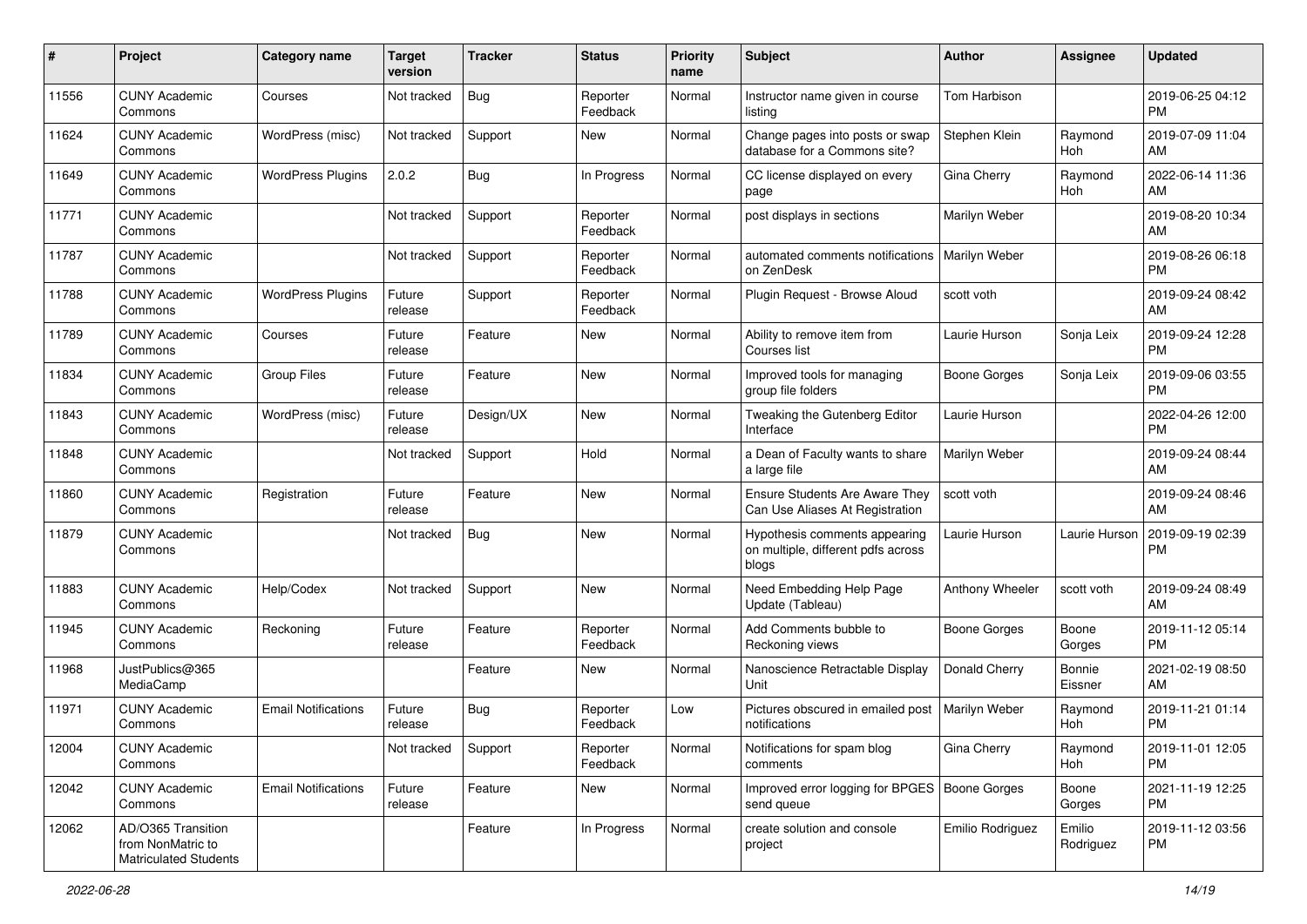| #     | Project                         | <b>Category name</b>      | <b>Target</b><br>version | <b>Tracker</b> | <b>Status</b>        | Priority<br>name | <b>Subject</b>                                                                                | <b>Author</b>       | <b>Assignee</b>       | <b>Updated</b>                |
|-------|---------------------------------|---------------------------|--------------------------|----------------|----------------------|------------------|-----------------------------------------------------------------------------------------------|---------------------|-----------------------|-------------------------------|
| 12091 | <b>CUNY Academic</b><br>Commons | <b>Group Files</b>        | Future<br>release        | Feature        | <b>New</b>           | Normal           | Improved pre-upload file<br>validation for bp-group-documents                                 | <b>Boone Gorges</b> | Boone<br>Gorges       | 2019-11-14 01:21<br><b>PM</b> |
| 12121 | <b>CUNY Academic</b><br>Commons | <b>WordPress Plugins</b>  | 2.0.2                    | Feature        | Reporter<br>Feedback | Normal           | Embedding H5P Iframes on<br><b>Commons Site</b>                                               | Laurie Hurson       | Boone<br>Gorges       | 2022-06-14 11:36<br>AM        |
| 12198 | <b>CUNY Academic</b><br>Commons |                           | Not tracked              | <b>Bug</b>     | Reporter<br>Feedback | Normal           | Duplicate listing in My Sites                                                                 | Tom Harbison        |                       | 2019-12-09 05:50<br><b>PM</b> |
| 12247 | <b>CUNY Academic</b><br>Commons | Publicity                 | Not tracked              | Support        | New                  | Normal           | <b>Screenshot of First Commons</b><br>Homepage                                                | scott voth          | scott voth            | 2020-01-14 12:08<br><b>PM</b> |
| 12328 | <b>CUNY Academic</b><br>Commons |                           | Not tracked              | Support        | New                  | Normal           | Sign up Code for Non-CUNY<br>Faculty                                                          | Laurie Hurson       |                       | 2020-01-28 10:25<br>AM        |
| 12350 | <b>CUNY Academic</b><br>Commons | <b>Blogs (BuddyPress)</b> | Not tracked              | Support        | Reporter<br>Feedback | Normal           | URL creation problem                                                                          | Marilyn Weber       |                       | 2020-02-03 11:27<br>AM        |
| 12352 | <b>CUNY Academic</b><br>Commons |                           | Not tracked              | Support        | <b>New</b>           | Normal           | "posts list" page builder block<br>option                                                     | Marilyn Weber       |                       | 2020-02-03 01:29<br>PM        |
| 12360 | <b>CUNY Academic</b><br>Commons | <b>WordPress Themes</b>   | Not tracked              | Bug            | Reporter<br>Feedback | Normal           | site just says "DANTE We are<br>currently in maintenance mode,<br>please check back shortly." | Marilyn Weber       |                       | 2020-02-04 12:13<br><b>PM</b> |
| 12382 | <b>CUNY Academic</b><br>Commons | Membership                | Not tracked              | Support        | <b>New</b>           | Normal           | Email request change                                                                          | Marilyn Weber       | Marilyn<br>Weber      | 2020-02-06 12:56<br><b>PM</b> |
| 12392 | <b>CUNY Academic</b><br>Commons | Help/Codex                | Not tracked              | Documentation  | <b>New</b>           | Normal           | <b>Updates to Common Commons</b><br>Questions on Help Page                                    | scott voth          | Margaret<br>Galvan    | 2020-02-11 10:53<br>AM        |
| 12436 | <b>CUNY Academic</b><br>Commons |                           | Not tracked              | Bug            | Assigned             | Normal           | Nightly system downtime                                                                       | <b>Boone Gorges</b> |                       | 2020-08-01 09:30<br>AM        |
| 12438 | <b>CUNY Academic</b><br>Commons | Courses                   | Not tracked              | <b>Bug</b>     | <b>New</b>           | Normal           | Site appearing twice                                                                          | Laurie Hurson       | Boone<br>Gorges       | 2020-02-18 01:34<br><b>PM</b> |
| 12446 | <b>CUNY Academic</b><br>Commons | Groups (misc)             | Future<br>release        | Feature        | Reporter<br>Feedback | Normal           | Toggle default site to group forum<br>posting                                                 | Laurie Hurson       | Laurie Hurson         | 2020-03-10 11:57<br>AM        |
| 12484 | <b>CUNY Academic</b><br>Commons |                           | Not tracked              | Support        | Reporter<br>Feedback | Normal           | Sign up Code for COIL Course<br>starting in March                                             | Laurie Hurson       | Matt Gold             | 2020-03-02 02:26<br><b>PM</b> |
| 12573 | <b>CUNY Academic</b><br>Commons | <b>WordPress Plugins</b>  | Future<br>release        | <b>Bug</b>     | New                  | Normal           | CommentPress Core Issues                                                                      | scott voth          |                       | 2020-03-24 04:32<br><b>PM</b> |
| 12741 | <b>CUNY Academic</b><br>Commons | <b>WordPress Plugins</b>  | Not tracked              | Support        | Reporter<br>Feedback | Normal           | Tableau Public Viz Block                                                                      | Marilyn Weber       | Raymond<br><b>Hoh</b> | 2020-05-12 11:00<br>AM        |
| 12911 | <b>CUNY Academic</b><br>Commons |                           | Not tracked              | Feature        | <b>New</b>           | Normal           | Block access to xmlrpc.php based<br>on User-Agent                                             | <b>Boone Gorges</b> | Boone<br>Gorges       | 2020-06-09 05:12<br><b>PM</b> |
| 13034 | <b>CUNY Academic</b><br>Commons |                           | Not tracked              | Support        | Reporter<br>Feedback | Normal           | a site is asking people to join the<br>Commons to get a download                              | Marilyn Weber       |                       | 2020-07-12 07:23<br>AM        |
| 13048 | <b>CUNY Academic</b><br>Commons | Shortcodes and<br>embeds  | Future<br>release        | Feature        | <b>New</b>           | Normal           | Jupyter Notebooks support                                                                     | <b>Boone Gorges</b> |                       | 2020-07-14 11:46<br>AM        |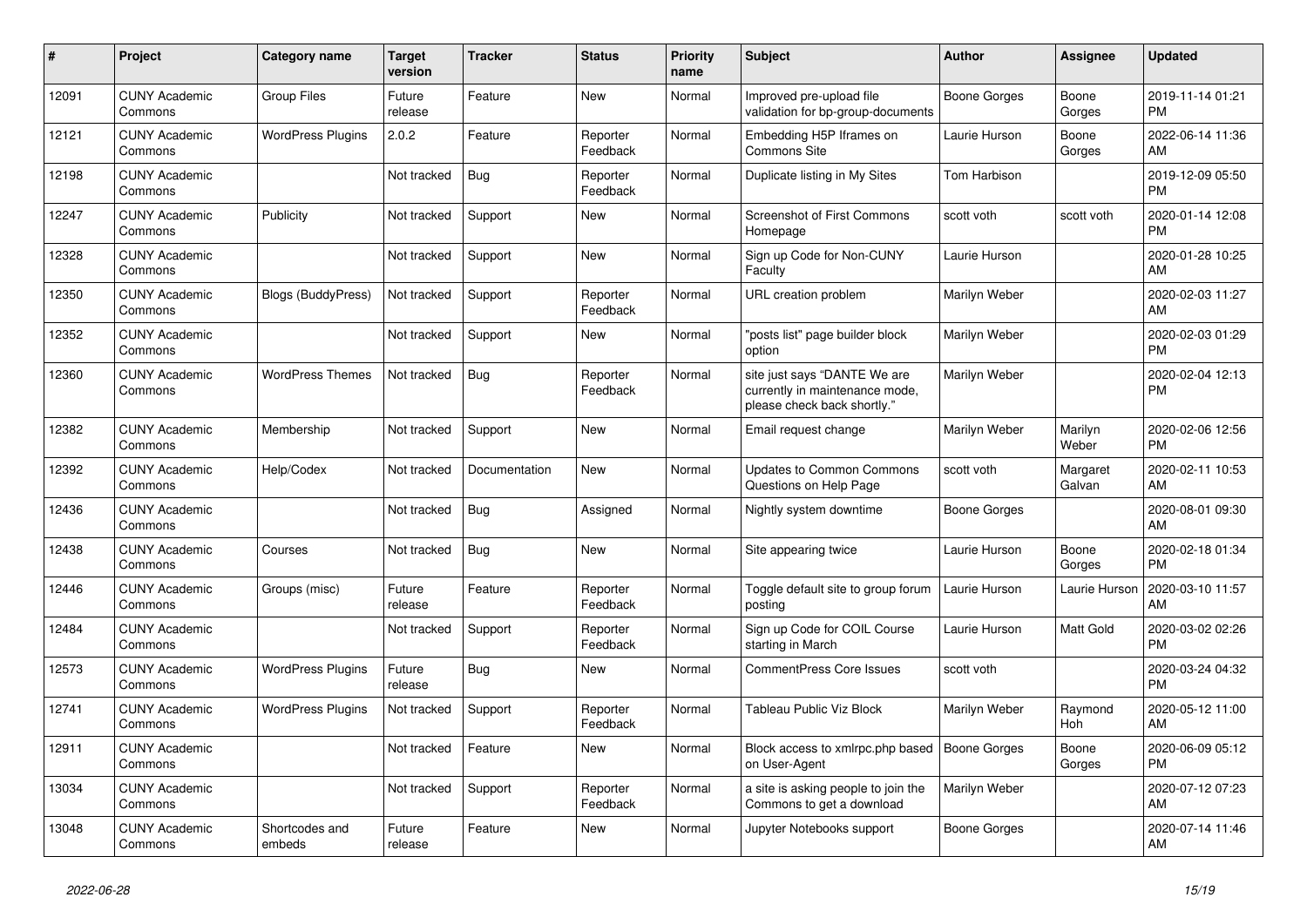| #     | Project                         | <b>Category name</b>           | Target<br>version | <b>Tracker</b> | <b>Status</b>        | <b>Priority</b><br>name | <b>Subject</b>                                                  | <b>Author</b>       | <b>Assignee</b>       | <b>Updated</b>                |
|-------|---------------------------------|--------------------------------|-------------------|----------------|----------------------|-------------------------|-----------------------------------------------------------------|---------------------|-----------------------|-------------------------------|
| 13199 | <b>CUNY Academic</b><br>Commons | Group Forums                   | Future<br>release | Feature        | <b>New</b>           | Normal                  | <b>Favoring Groups over bbPress</b><br>plugin                   | Colin McDonald      | Colin<br>McDonald     | 2021-11-19 12:28<br>PM        |
| 13255 | <b>CUNY Academic</b><br>Commons |                                | Not tracked       | Support        | Reporter<br>Feedback | Normal                  | Accessibility problems                                          | Marilyn Weber       |                       | 2020-09-01 05:48<br><b>PM</b> |
| 13286 | <b>CUNY Academic</b><br>Commons |                                | Not tracked       | Support        | <b>New</b>           | Normal                  | problem connecting with<br>WordPress app                        | Marilyn Weber       | Raymond<br>Hoh        | 2020-09-08 11:16<br>AM        |
| 13328 | <b>CUNY Academic</b><br>Commons | Group Forums                   | Not tracked       | Bug            | Reporter<br>Feedback | Normal                  | cross-posting in two related<br>groups                          | Marilyn Weber       | Raymond<br><b>Hoh</b> | 2020-09-15 10:39<br><b>PM</b> |
| 13331 | <b>CUNY Academic</b><br>Commons | Site cloning                   | Future<br>release | Bug            | <b>New</b>           | Normal                  | Combine Site Template and<br>Clone operations                   | Boone Gorges        | Jeremy Felt           | 2021-11-19 12:39<br><b>PM</b> |
| 13358 | <b>CUNY Academic</b><br>Commons | Group Forums                   | Future<br>release | Feature        | <b>New</b>           | Normal                  | Improved UI for group forum<br>threading settings               | <b>Boone Gorges</b> | Raymond<br><b>Hoh</b> | 2021-11-19 12:27<br><b>PM</b> |
| 13370 | <b>CUNY Academic</b><br>Commons | Group Library                  | Future<br>release | Feature        | New                  | Normal                  | Library bulk deletion and folder<br>editing                     | Colin McDonald      | Boone<br>Gorges       | 2020-10-13 10:41<br>AM        |
| 13430 | <b>CUNY Academic</b><br>Commons | Reply By Email                 | Not tracked       | <b>Bug</b>     | <b>New</b>           | Normal                  | Delay in RBE                                                    | Luke Waltzer        | Raymond<br>Hoh        | 2020-10-13 11:16<br>AM        |
| 13457 | <b>CUNY Academic</b><br>Commons | Group Forums                   | 2.0.2             | Bug            | New                  | High                    | Forum post not sending<br>notifications                         | Filipa Calado       | Raymond<br><b>Hoh</b> | 2022-06-14 11:36<br>AM        |
| 13466 | <b>CUNY Academic</b><br>Commons | Cavalcade                      | Future<br>release | Feature        | <b>New</b>           | Normal                  | Automated cleanup for duplicate<br>Cavalcade tasks              | Boone Gorges        | Boone<br>Gorges       | 2020-10-13 05:24<br><b>PM</b> |
| 13650 | <b>CUNY Academic</b><br>Commons | Group Library                  | Future<br>release | Feature        | <b>New</b>           | Normal                  | Forum Attachments in Group<br>Library                           | Laurie Hurson       |                       | 2021-11-19 12:30<br><b>PM</b> |
| 13835 | <b>CUNY Academic</b><br>Commons | WordPress (misc)               | Future<br>release | Feature        | <b>New</b>           | Normal                  | Allow OneSearch widget to have<br>'CUNY' as campus              | Boone Gorges        | Boone<br>Gorges       | 2021-11-19 12:39<br><b>PM</b> |
| 13891 | <b>CUNY Academic</b><br>Commons | Internal Tools and<br>Workflow | 2.1.0             | Feature        | <b>New</b>           | Normal                  | Migrate automated linting to<br>GitHub Actions                  | <b>Boone Gorges</b> | Jeremy Felt           | 2022-05-26 10:45<br>AM        |
| 13912 | <b>CUNY Academic</b><br>Commons |                                | Not tracked       | Feature        | Hold                 | Low                     | posting "missed schedule"                                       | Marilyn Weber       |                       | 2021-02-23 10:46<br>AM        |
| 13946 | <b>CUNY Academic</b><br>Commons | <b>WordPress Plugins</b>       | 2.1.0             | Support        | Assigned             | Normal                  | <b>Custom Embed handler For</b><br>OneDrive files               | scott voth          | Raymond<br>Hoh        | 2022-05-26 10:46<br>AM        |
| 13949 | <b>CUNY Academic</b><br>Commons |                                | Not tracked       | Bug            | <b>New</b>           | Normal                  | Continued debugging of runaway<br>MySQL connections             | <b>Matt Gold</b>    | Boone<br>Gorges       | 2021-09-14 10:42<br>AM        |
| 13975 | <b>CUNY Academic</b><br>Commons | Social Paper                   | Not tracked       | Support        | Reporter<br>Feedback | Normal                  | can't approve comments on Social   Marilyn Weber<br>Paper paper |                     |                       | 2021-02-12 09:33<br>AM        |
| 14074 | <b>CUNY Academic</b><br>Commons | WordPress (misc)               | Not tracked       | Support        | Reporter<br>Feedback | Normal                  | page password protection<br>problem                             | Marilyn Weber       |                       | 2021-03-02 11:03<br>AM        |
| 14113 | <b>CUNY Academic</b><br>Commons | WordPress (misc)               | Future<br>release | Bug            | Hold                 | Normal                  | Block Editor Not Working on this<br>page - Json error           | scott voth          | Boone<br>Gorges       | 2021-03-05 11:01<br>AM        |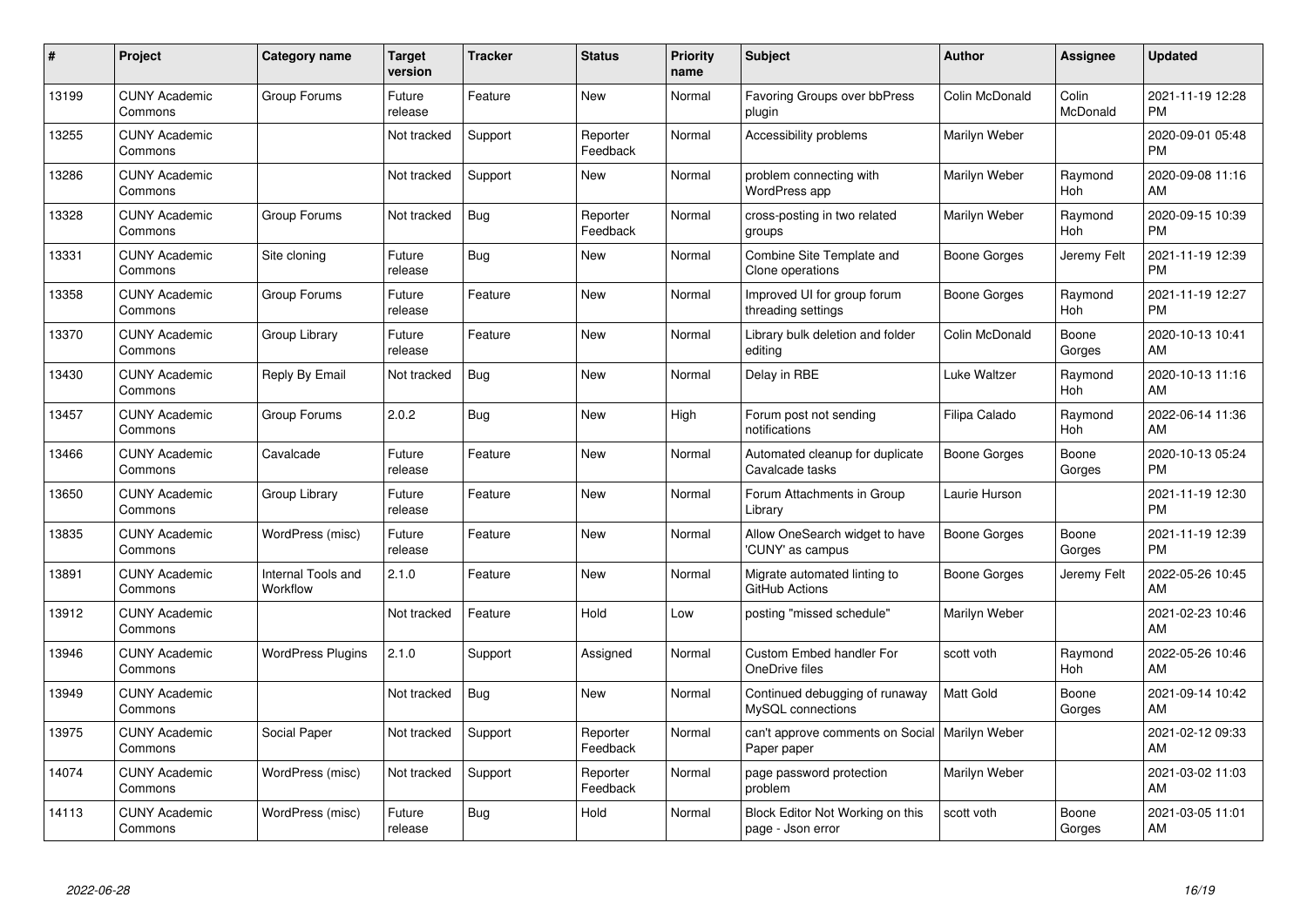| ∦     | Project                         | <b>Category name</b>    | <b>Target</b><br>version | <b>Tracker</b> | <b>Status</b>        | <b>Priority</b><br>name | Subject                                                                                       | Author                  | Assignee        | <b>Updated</b>                |
|-------|---------------------------------|-------------------------|--------------------------|----------------|----------------------|-------------------------|-----------------------------------------------------------------------------------------------|-------------------------|-----------------|-------------------------------|
| 14184 | <b>CUNY Academic</b><br>Commons | Public Portfolio        | Future<br>release        | Feature        | New                  | Normal                  | Centralized mechanism for storing<br>Campus affiliations                                      | <b>Boone Gorges</b>     | Boone<br>Gorges | 2022-01-04 11:35<br>AM        |
| 14309 | <b>CUNY Academic</b><br>Commons | Group Library           | Future<br>release        | Feature        | New                  | Normal                  | Better handling of<br>bp_group_document file<br>download attempts when file is<br>not present | <b>Boone Gorges</b>     | Boone<br>Gorges | 2021-11-19 12:28<br><b>PM</b> |
| 14394 | <b>CUNY Academic</b><br>Commons |                         | Not tracked              | Feature        | <b>New</b>           | Normal                  | Commons News Site - redesign                                                                  | scott voth              | scott voth      | 2021-09-14 10:46<br>AM        |
| 14398 | <b>CUNY Academic</b><br>Commons |                         | Not tracked              | Support        | Reporter<br>Feedback | Normal                  | Events plug-in notification<br>problem                                                        | Marilyn Weber           |                 | 2021-05-11 11:21<br>AM        |
| 14439 | <b>CUNY Academic</b><br>Commons | Spam/Spam<br>Prevention | 2.0.2                    | Support        | Assigned             | Normal                  | Aprroved comments held for<br>moderation                                                      | Laurie Hurson           | Raymond<br>Hoh  | 2022-06-14 11:36<br>AM        |
| 14475 | <b>CUNY Academic</b><br>Commons |                         | Not tracked              | Publicity      | <b>New</b>           | Normal                  | OER Showcase Page                                                                             | Laurie Hurson           | Laurie Hurson   | 2021-09-14 10:46<br>AM        |
| 14483 | <b>CUNY Academic</b><br>Commons | WordPress - Media       | Not tracked              | <b>Bug</b>     | Reporter<br>Feedback | Normal                  | <b>Wordpress PDF Embed Stopped</b><br>Working after JITP Media Clone                          | Patrick DeDauw          | Boone<br>Gorges | 2021-05-20 01:51<br><b>PM</b> |
| 14496 | <b>CUNY Academic</b><br>Commons | Domain Mapping          | Future<br>release        | <b>Bug</b>     | New                  | Normal                  | Mapped domain SSO uses<br>third-party cookies                                                 | Raymond Hoh             | Raymond<br>Hoh  | 2021-05-24 04:03<br><b>PM</b> |
| 14504 | <b>CUNY Academic</b><br>Commons |                         | Not tracked              | Publicity      | Reporter<br>Feedback | Normal                  | Adding showcases to home page<br>menu                                                         | Laurie Hurson           | Boone<br>Gorges | 2022-01-19 03:26<br><b>PM</b> |
| 14538 | <b>CUNY Academic</b><br>Commons |                         | Not tracked              | Support        | Reporter<br>Feedback | Normal                  | <b>Weebly To Commons</b>                                                                      | Laurie Hurson           |                 | 2021-09-14 10:47<br>AM        |
| 14629 | <b>CUNY Academic</b><br>Commons |                         | Not tracked              | <b>Bug</b>     | Reporter<br>Feedback | Normal                  | Possible Post Order Bug?                                                                      | <b>Syelle Graves</b>    |                 | 2021-09-14 10:47<br>AM        |
| 14784 | <b>CUNY Academic</b><br>Commons |                         |                          | Support        | Reporter<br>Feedback | Normal                  | User report of logo problem when<br>using Customizer theme                                    | Marilyn Weber           |                 | 2021-09-17 10:25<br>AM        |
| 14787 | <b>CUNY Academic</b><br>Commons | <b>Plugin Packages</b>  | Future<br>release        | Feature        | New                  | Normal                  | Creating a "Design" plugin<br>package                                                         | Laurie Hurson           | scott voth      | 2022-04-27 04:56<br><b>PM</b> |
| 14792 | <b>CUNY Academic</b><br>Commons |                         |                          | <b>Bug</b>     | New                  | Normal                  | Inconsistent email notifications<br>from gravity forms                                        | Raffi<br>Khatchadourian |                 | 2021-10-04 01:50<br><b>PM</b> |
| 14842 | <b>CUNY Academic</b><br>Commons |                         | Not tracked              | Support        | Reporter<br>Feedback | Normal                  | Question about widgets and block<br>editor                                                    | Gina Cherry             |                 | 2021-10-06 03:01<br><b>PM</b> |
| 14900 | <b>CUNY Academic</b><br>Commons |                         | Not tracked              | Support        | Reporter<br>Feedback | Normal                  | previous theme?                                                                               | Marilyn Weber           |                 | 2021-10-25 10:31<br>AM        |
| 14908 | <b>CUNY Academic</b><br>Commons | Performance             |                          | <b>Bug</b>     | New                  | Normal                  | Stale object cache on cdev                                                                    | Raymond Hoh             | Boone<br>Gorges | 2021-12-07 09:45<br>AM        |
| 14911 | <b>CUNY Academic</b><br>Commons | <b>WordPress Themes</b> | Not tracked              | Support        | New                  | Normal                  | Twentytwentyone theme                                                                         | Marilyn Weber           |                 | 2021-10-28 10:37<br>AM        |
| 14936 | <b>CUNY Academic</b><br>Commons |                         |                          | <b>Bug</b>     | New                  | Normal                  | Commons websites blocked by<br>SPS campus network                                             | Laurie Hurson           |                 | 2021-11-03 03:57<br><b>PM</b> |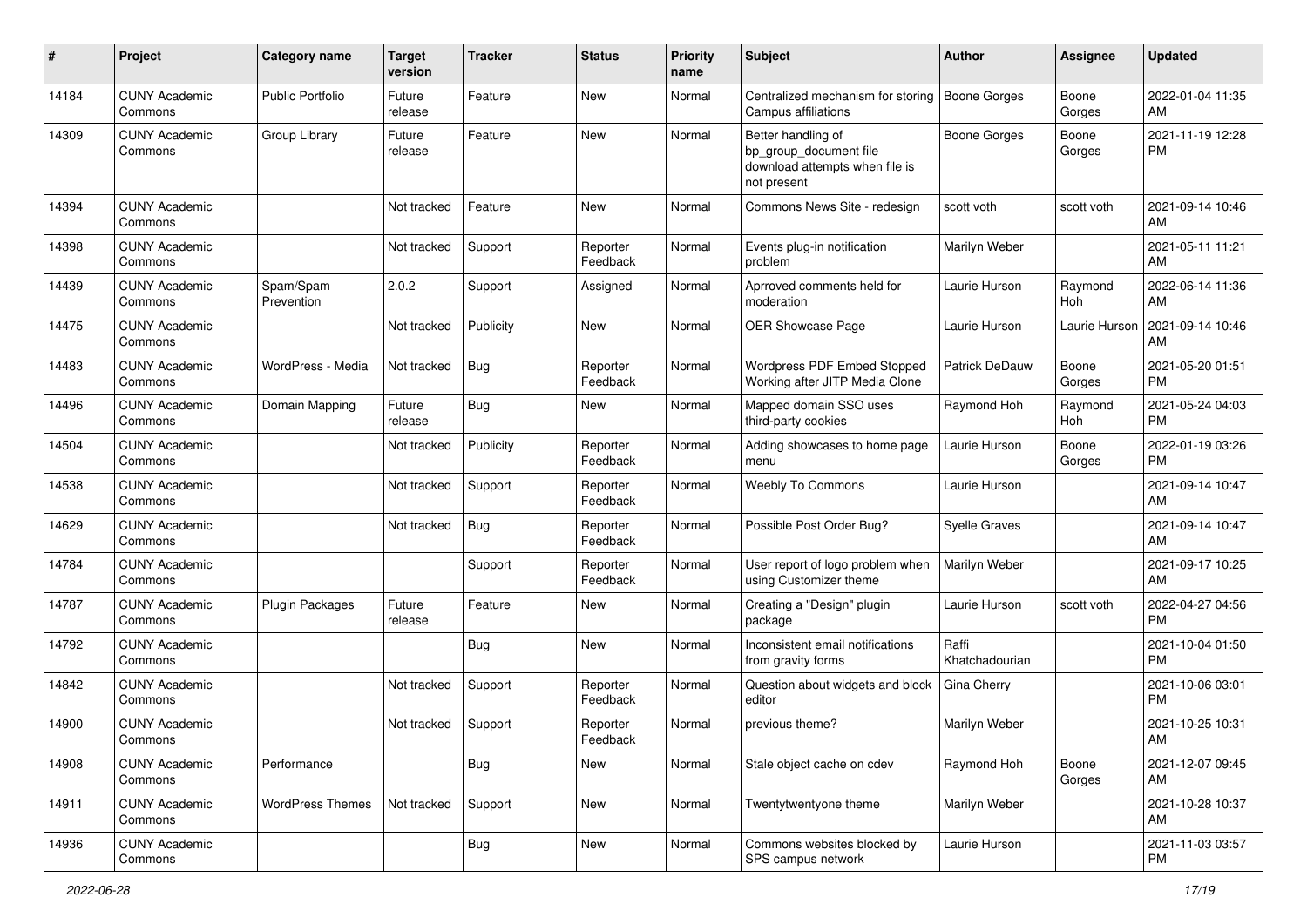| #     | <b>Project</b>                  | Category name                  | <b>Target</b><br>version | <b>Tracker</b> | <b>Status</b>        | <b>Priority</b><br>name | Subject                                                              | <b>Author</b>           | Assignee              | <b>Updated</b>                |
|-------|---------------------------------|--------------------------------|--------------------------|----------------|----------------------|-------------------------|----------------------------------------------------------------------|-------------------------|-----------------------|-------------------------------|
| 14940 | <b>CUNY Academic</b><br>Commons |                                |                          | Bug            | <b>New</b>           | Normal                  | Discrepancy between Commons<br>profile "sites" and actual # of sites | Laurie Hurson           |                       | 2021-11-08 11:09<br>AM        |
| 14983 | <b>CUNY Academic</b><br>Commons | WordPress (misc)               | Not tracked              | Support        | Reporter<br>Feedback | Normal                  | "Read More" tag not working                                          | Rebecca Krisel          | Raymond<br>Hoh        | 2021-11-23 01:17<br><b>PM</b> |
| 14987 | <b>CUNY Academic</b><br>Commons | <b>WordPress Plugins</b>       | Future<br>release        | <b>Bug</b>     | <b>New</b>           | Normal                  | Elementor update causes<br>database freeze-up                        | Boone Gorges            | Boone<br>Gorges       | 2021-11-29 12:02<br><b>PM</b> |
| 14994 | <b>CUNY Academic</b><br>Commons | cdev.gc.cuny.edu               | Not tracked              | Support        | In Progress          | Normal                  | Clear Cache on CDEV                                                  | scott voth              | Raymond<br>Hoh        | 2021-12-07 03:51<br><b>PM</b> |
| 15045 | <b>CUNY Academic</b><br>Commons |                                |                          | Support        | New                  | Normal                  | no result for KCeL in the search<br>box on the commons               | Marilyn Weber           |                       | 2021-12-10 11:29<br>AM        |
| 15169 | <b>CUNY Academic</b><br>Commons |                                | 2.0.2                    | Support        | Reporter<br>Feedback | Normal                  | new Prelude website zipfiles for<br>custom theme and other files.    | Marilyn Weber           |                       | 2022-06-14 11:36<br>AM        |
| 15176 | <b>CUNY Academic</b><br>Commons |                                | Not tracked              | Support        | Reporter<br>Feedback | Normal                  | Archiving Q Writing & Old<br>Wordpress Sites on the Commons          | Laurie Hurson           |                       | 2022-02-08 10:28<br>AM        |
| 15194 | <b>CUNY Academic</b><br>Commons | Internal Tools and<br>Workflow | 2.1.0                    | Feature        | <b>New</b>           | Normal                  | PHPCS sniff for un-restored<br>switch to blog() calls                | Boone Gorges            | Jeremy Felt           | 2022-05-26 10:45<br>AM        |
| 15210 | <b>CUNY Academic</b><br>Commons | Analytics                      | Not tracked              | Design/UX      | <b>New</b>           | Normal                  | Google Analytics improvements                                        | Colin McDonald          | Boone<br>Gorges       | 2022-05-24 10:47<br>AM        |
| 15242 | <b>CUNY Academic</b><br>Commons | Performance                    | Not tracked              | Bug            | Reporter<br>Feedback | Normal                  | Slugist site                                                         | Raffi<br>Khatchadourian | Boone<br>Gorges       | 2022-02-07 11:14<br>AM        |
| 15260 | <b>CUNY Academic</b><br>Commons |                                |                          | Support        | Reporter<br>Feedback | Normal                  | Diacritical markings   European<br><b>Stages</b>                     | Marilyn Weber           |                       | 2022-02-04 08:16<br>AM        |
| 15370 | <b>CUNY Academic</b><br>Commons |                                |                          | Support        | Reporter<br>Feedback | Normal                  | All-in-One Event Calendar?                                           | Marilyn Weber           |                       | 2022-02-17 11:03<br>AM        |
| 15516 | <b>CUNY Academic</b><br>Commons | <b>WordPress Plugins</b>       |                          | Bug            | Reporter<br>Feedback | Normal                  | Can't publish or save draft of post<br>on wordpress.com              | Raffi<br>Khatchadourian | Raymond<br><b>Hoh</b> | 2022-03-02 05:52<br><b>PM</b> |
| 15565 | <b>CUNY Academic</b><br>Commons |                                |                          | Support        | New                  | Normal                  | Events - send updates to an email<br>listserv                        | Marilyn Weber           |                       | 2022-03-10 01:06<br><b>PM</b> |
| 15604 | <b>CUNY Academic</b><br>Commons | <b>Email Notifications</b>     | Future<br>release        | Feature        | Assigned             | Normal                  | Restructure Commons Group<br>Digest Email Messages                   | Matt Gold               | Boone<br>Gorges       | 2022-05-26 10:45<br>AM        |
| 15613 | <b>CUNY Academic</b><br>Commons |                                | 2.0.2                    | Feature        | Reporter<br>Feedback | Normal                  | Adding "Passster" plugin                                             | Laurie Hurson           |                       | 2022-06-14 11:36<br>AM        |
| 15655 | <b>CUNY Academic</b><br>Commons |                                | 2.0.2                    | Support        | Reporter<br>Feedback | Normal                  | Event Aggregator plugin?                                             | Marilyn Weber           |                       | 2022-06-14 11:36<br>AM        |
| 15685 | <b>CUNY Academic</b><br>Commons |                                |                          | Support        | <b>New</b>           | High                    | problem with chrome?                                                 | Marilyn Weber           |                       | 2022-04-25 03:40<br><b>PM</b> |
| 15757 | <b>CUNY Academic</b><br>Commons |                                |                          | <b>Bug</b>     | <b>New</b>           | Normal                  | Members # do not match                                               | Laurie Hurson           |                       | 2022-03-30 04:52<br>PM        |